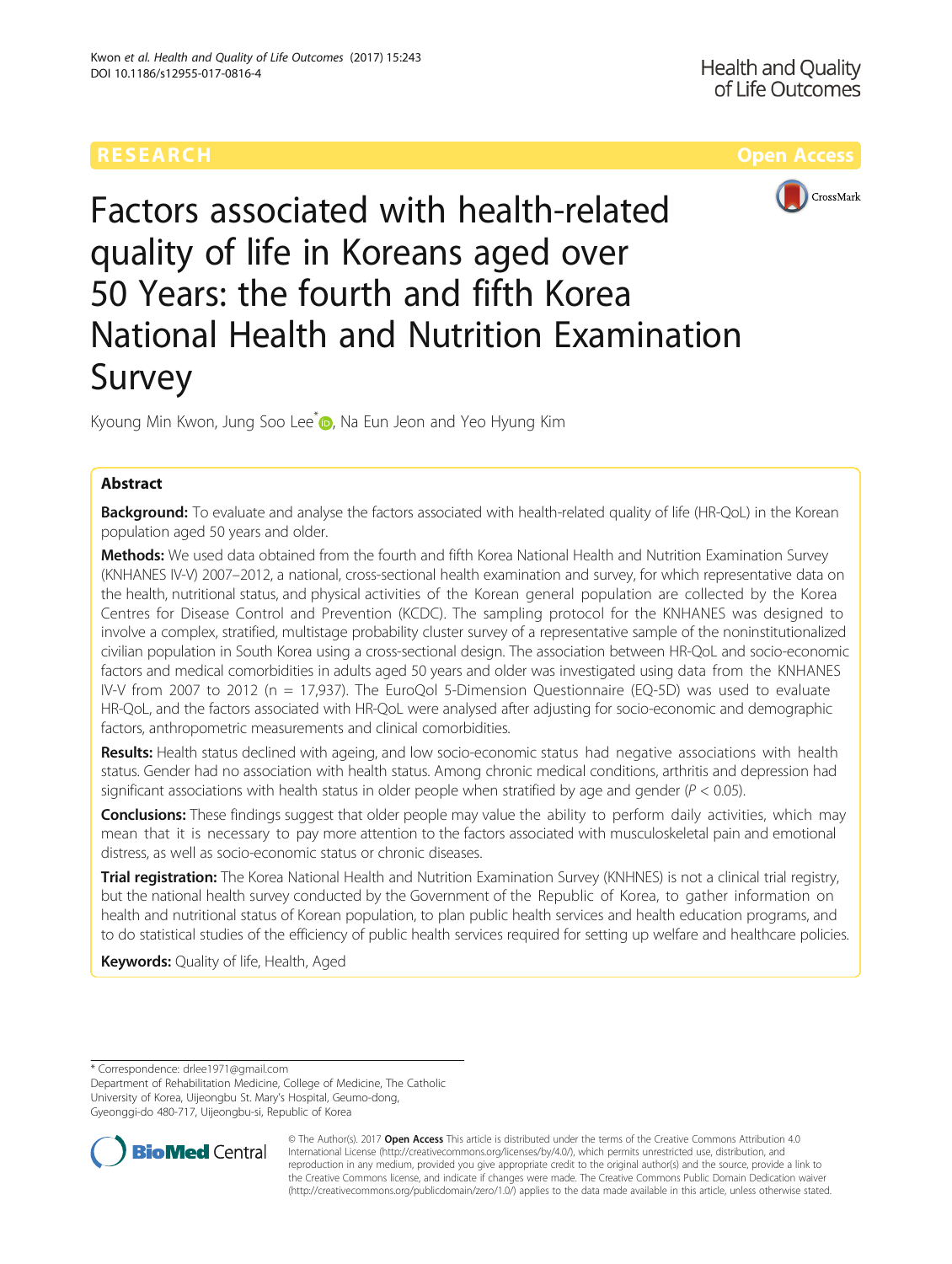# Background

The individual perception of health status is representative of health-related quality of life (HR-QoL). HR-QoL is indicative of an individual's subjective evaluation of his own well-being and is a useful tool for predicting the mortality of a population group and serves as an outcome measure for the economic evaluation of healthcare services [[1, 2](#page-10-0)]. As the population ages, the prevalence of chronic diseases increases, but in the past several decades, the developments of clinical interventions and prevention measures have reduced the age-adjusted mortality rate and increased the life expectancy of older adults. The quality of life of older people has been emphasized.

Quality of life (QoL) has been defined by the World Health Organization (WHO) as 'individuals' perception of their position in life according to their purposes, expectations, standards and worries within the context of the culture and value system in which they live'. In a connected concept, HR-QoL is a construct that focuses on individuals' subjective perception of health status and consists of physical, mental, and social dimensions [\[3](#page-10-0)]. Due to the increasing importance of HR-QoL, several utility measures, such as the EuroQol 5-Dimension Questionnaire (EQ-5D) and the SF-6D (Short Form-6 dimension), have been introduced to assess patientreported health status. The EQ-5D is a standardized, simple, and generic measure of health perceptions consisting of a descriptive system with five dimensions and an EQ-VAS. The evaluation of the EQ-5D, a useful tool for HR-QoL, was demonstrated [[4, 5](#page-10-0)], and an analytic study that compared the validity of the EQ-5D and the SF-6D in patients with chronic pain suggested that the EQ-5D has higher construct validity and responsiveness than the SF-6D [[6\]](#page-10-0).

Previous studies have shown that several factors, including age, sex, functional status, socio-economic status, psychomotor impairment, and medical comorbidities, influence HR-QoL in particular disease groups [[7](#page-10-0)–[9\]](#page-10-0). A study on coronary heart disease demonstrated that the predictors for low self-rated health status were low income and non-cardiovascular comorbidities [[10\]](#page-11-0). A multicentre prospective cohort study using interviews from individuals aged 75 years and over in Germany showed that social engagement had a positive impact on HR-QoL and decreased depressive symptoms in the total sample and in women [[11\]](#page-11-0). A population-based study of adults (18 to 65 years) living in Brazil showed that depression had the greatest impact on HR-QoL, and social class, employment status, and place of residence also affected HR-QoL [[12\]](#page-11-0).

However, older people suffer from not one but many different underlying medical conditions. HR-QoL may be influenced by a complex interplay among various factors, such as socio-economic status, anthropometric characteristics or medical comorbidities, rather than by one particular factor, which is supported by the findings of an Irish cohort study [\[13](#page-11-0)]. This study demonstrated that QoL is determined by a number of life domains, rather than one sole dominating domain. Even though physical health becomes poor, QoL can often remain high if individuals maintain good status in other domains of life. Unfortunately, there are far fewer studies that have examined the multiple factors affecting HR-QoL, using data representing the prevalence of chronic diseases in the general elderly population.

The aim of this study is to investigate the factors associated with QoL using data from the population aged 50 and older and to identify whether there are other factors that differ from those of previous studies.

# Methods

# Study design and participants

This study was based on data obtained from the fourth and fifth Korean National Health and Nutrition Examination Survey (KNHANES IV-V), 2007–2012 in the Republic of Korea (hereafter 'Korea'). The KNHANES is a national, cross-sectional health examination and adopts a rolling sampling survey to represent the probability sampling of health, nutritional status, and physical activities in the Korean general population. The sampling protocol for the KNHANES was designed to involve a complex, stratified, multistage probability cluster survey of a representative sample of the noninstitutionalized civilian population in Korea. Each survey year includes a new, different sample of approximately 10,000 individuals aged 1 year and over by systematic sampling. This study included 17,937 participants aged over 50 years from 2007 to 2012, because the prevalence of chronic disease is rising for individuals over 50 years of age. The overall response rate of participants was 78.4% in KNHANES IV and 80% in KNHANES V. Informed consents to participate in the study were obtained from all participants before they participated in the KNHANES.

# Dependent variable

HR-QoL was measured using the EQ-5D. In the KNHANES, the participants were asked to choose one of the following three responses for each of the five given dimensions that best explained their current health status:  $1 = \text{``no problem''}$  2 = "some problems", and  $3 = \text{``se-}$ vere problems". The five questions concerning health status expressed health status between 1, which represents perfect health status, and −1, which represents a health status that is no better than death. In this study, the EQ-5D index, which Nam et al. calculated using their estimated weighted quality value for Koreans, was used [[14](#page-11-0)].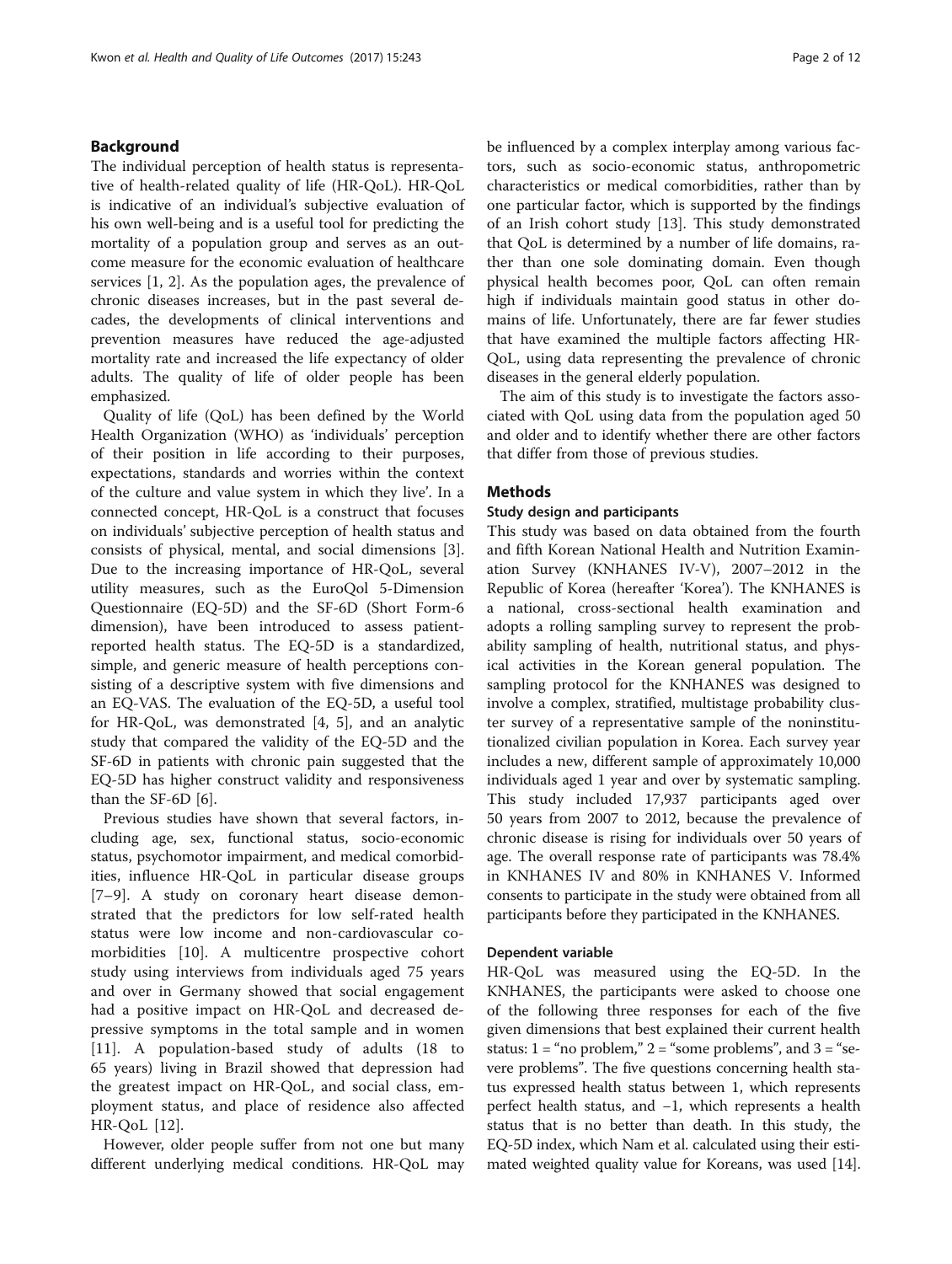The formula for the EQ-5D index is as follows: EQ-5D  $index = 1 - (0.05 + 0.096 \times M2 + 0.418 \times M3 + 0.046 \times SC2 +$  $0.136 \times SC3 + 0.051 \times UA2 + 0.208 \times UA3 + 0.037 \times PD2 +$  $0.151 \times PD3 + 0.043 \times AD2 + 0.158 \times AD3 + 0.05 \times N3$ where  $M2$  - mobility "level  $2" = 1$ ; otherwise, 0; M3 mobility "level  $3" = 1$ ; otherwise, 0; SC2 - self-care "level  $2" = 1$ ; otherwise, 0; SC3 - self-care "level  $3" =$ 1; otherwise, 0; UA2 - usual activities "level  $2" = 1$ ; otherwise, 0; UA3 - usual activities "level  $3" = 1$ ; otherwise, 0; PD2 - pain/discomfort "level 2" = 1; otherwise, 0; PD3 - pain/ discomfort "level 3" = 1; otherwise, 0; AD2 - anxiety/depression "level  $2" = 1$ ; otherwise, 0; AD3 - anxiety/depression "level  $3" = 1$ ; otherwise, 0; N3 - only one "level  $3" = 1$ , and the rest = 0.

# Independent variables

Gender was categorized into male and female, and age was divided into three groups: age 50–59, age 60–69, and over age 70. Body mass index (BMI,  $\text{kg/m}^2$ ) was categorized into low weight (<  $18.5 \text{ kg/m}^2$ ), normal weight  $(18.5 \leq BMI < 25 \text{ kg/m}^2)$ , and overweight  $(25 \text{ kg/m}^2 \leq \text{BMI})$ .

Residential area, marital status, and socio-economic status variables were collected by interviewing participants, which was performed by trained staff using a standardized form.

The location of residence and marital status were each categorized into two groups: rural vs. urban area (classified by administrative district) and married vs. unmarried (including divorced, widow or widower). We focused on three dimensions of socio-economic status (i.e., educational level, household net income, employed status). Educational level was categorized into four groups: education for 6 years or less as elementary school; 7–9 years as middle school; 10–12 years as high school; and 13 years or over as college or university. Total household net income was categorized into quartiles from Q1 (low) to Q4 (high), based on average household monthly net income. Smoking status was also included, which was categorized into current smoker vs. ex-smoker or non-smoker.

Underlying medical conditions included diabetes mellitus (DM), hypertension (HBP), arthritis (including osteoarthritis or/and rheumatoid arthritis with pain symptoms), coronary artery disease (CAD), chronic renal disease (CRD), cancer, dyslipidaemia, stroke and depression, because these medical comorbidities are most commonly encountered in clinics. Arthritis, CAD (including myocardial infarction or angina pectoris), CRD, dyslipidaemia, stroke and depression were defined as when participants suffered from the disease under a physician's diagnosis or/and took medications at the time of selfreporting. Cancer was defined as when participants suffered from one of the following cancers: gastric, colon, breast, lung, cervix or uterus, thyroid, and liver, and the cancers were under treatment or in complete remission at the time of self-reporting. They all were classified into two groups according to a "yes or no" questionnaire.

DM was defined as a serum fasting glucose level  $\geq$ 126 mg/dl, use of anti-diabetic medications, or a physician's diagnosis of DM, and impaired fasting glucose was defined as a fasting plasma glucose level of 100–125 mg/ dl, which were dichotomized as having DM. Fasting blood glucose level was measured by an enzymatic method. HBP was defined as systolic blood pressure ≥ 140 mmHg, diastolic blood pressure ≥ 90 mmHg, or use of anti-hypertensive medications, which were also dichotomized as having HBP. The blood pressure was measured by trained medical staff following a standardized procedure during the health examination survey.

### Statistical analysis

The collected raw data of the KNHANES are not the complete enumeration survey but rather the sample survey with complex sampling design, which means that sample data do not have equal probability of being selected. It is recommended that sampling weights are used to analyse the data and estimate results for the target population. The sampling weight was calculated from sampling weights, non-response adjusted weights using estimated response probability, and calibration weights, taking into account the clustering and stratification of the sample survey data.

We adopted complex-samples descriptive methods, complex-samples general linear model (CSGLM) or complex-samples logistic regression model (CSLRM) to analyse collected raw data, as recommended in the user guidelines of the KNHANES. Multicollinearity among the investigated variables was assessed, and final multiple linear and logistic regression model with the selected covariates was computed.

 $P$  values <0.05 were considered to be statistically significant. Data are presented as estimated mean percentages ± standard error (with 95% confidence intervals [CI]) for categorical variables and estimated mean ± standard error (with 95% CI) for continuous variables. All statistics were calculated using Statistical Package for the Social Sciences version 22 (IBM/SPSS Inc., Armonk, NY, USA).

# Results

# General characteristics of the participants

A total of 17,937 participants aged over 50 years were included, consisting of 7627 males and 10,310 females. The mean score of the EQ-5D index in the 17,937 participants was estimated as  $0.90 \pm 0.00$  (95% CI: 0.89– 0.90). The mean score of the EQ-5D index in male group ( $n = 7627$ ) was  $0.93 \pm 0.00$ , which was higher than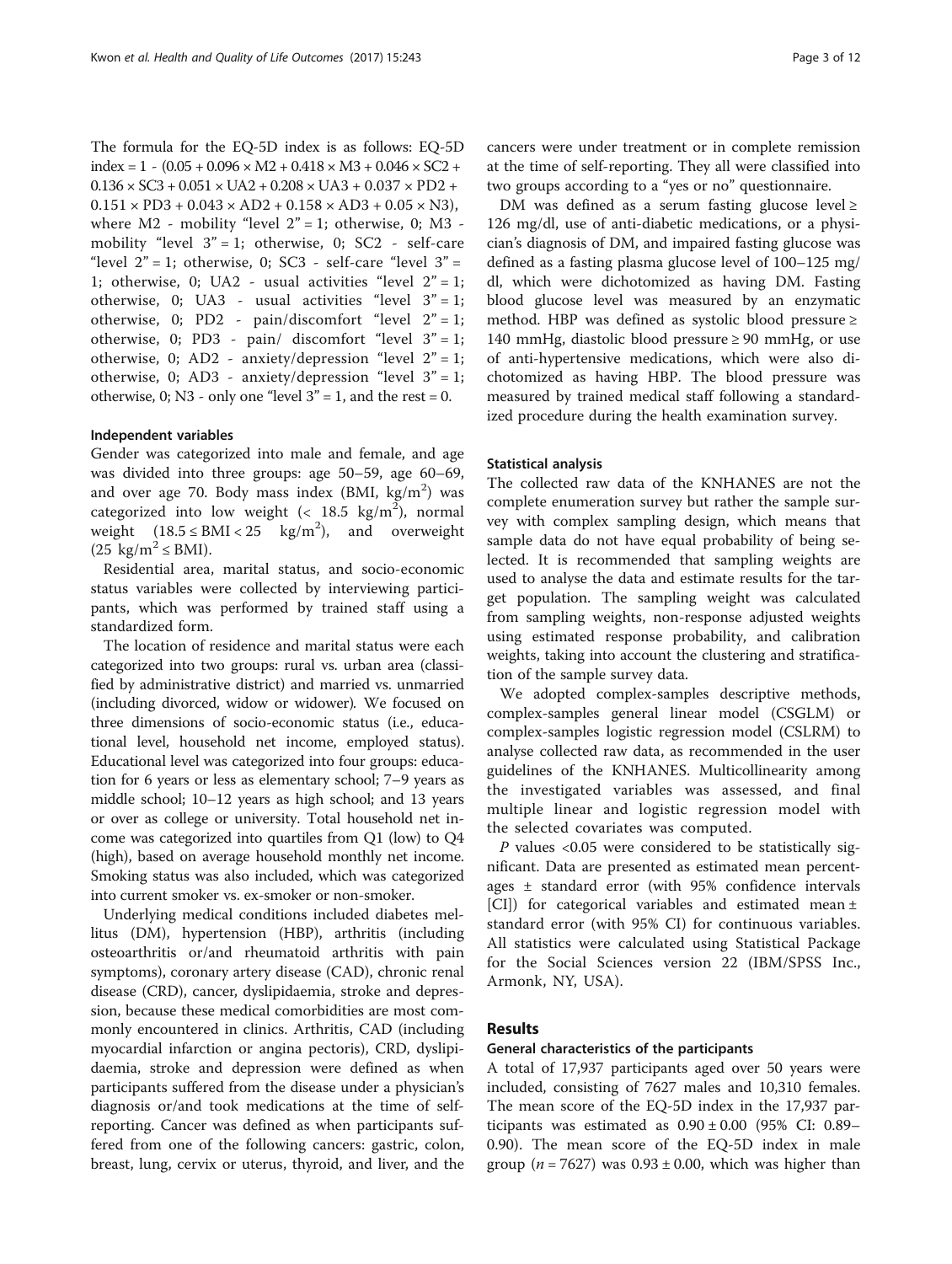in the female group  $(n = 10,310, 0.87 \pm 0.00)$ , without adjusting for covariates.

Both the male and female group had a higher proportion of participants in the 50–59 age group and with normal BMI, elementary educational level and low or low to mid quartile household net income levels. The proportion of current marital status, employed status, and smokers was significantly higher in the male group  $(P < 0.05)$ . The prevalence of DM, HBP, CAD and stroke was higher in male group, but that of dyslipidaemia, arthritis, cancer and depression was higher in the female group ( $P < 0.05$ ). However, the prevalence of CRD and the residential areas was not different between the two genders. The general characteristics of the 17,937 participants were summarized in Table 1.

# Multivariate-adjusted score of the EuroQol 5-dimension (EQ-5D) index according to ageing

In the adults aged over 50 years, the covariates associated with factors affecting the score of the EQ-5D index were age, BMI, educational level, household net income, residential area, current marital status, employed status,

| Table 1 General characteristics of the 17,937 participants aged over 50 years |  |  |  |  |
|-------------------------------------------------------------------------------|--|--|--|--|
|-------------------------------------------------------------------------------|--|--|--|--|

|                                         | Total $(n = 17,937)$ | Male ( $n = 7627$ ) | Female ( $n = 10,310$ ) | P-values                               |
|-----------------------------------------|----------------------|---------------------|-------------------------|----------------------------------------|
| EQ-5D index                             | $0.90 \pm 0.00$      | $0.93 \pm 0.00$     | $0.87 \pm 0.00$         | $0.00^{+*}$                            |
| Age (n (%))                             |                      |                     |                         |                                        |
| 50-59 years                             | 6441 (46.8%)         | 2733 (50.6%)        | 3708 (43.5%)            | $0.00^{+*}$                            |
| $60-69$ years                           | 5936 (28.2%)         | 2619 (28.9%)        | 3317 (27.7%)            |                                        |
| $70+$ years                             | 5560 (25%)           | 2275 (20.6%)        | 3285 (28.8%)            |                                        |
| BMI (n (%))                             |                      |                     |                         |                                        |
| Low                                     | 563 (2.8%)           | 296 (3.3%)          | 267 (2.4%)              | $0.00^{+*}$                            |
| Normal                                  | 10,986 (61.3%)       | 4904 (63.4%)        | 6082 (59.5%)            |                                        |
| Obesity                                 | 6291 (35.9%)         | 2381 (33.4%)        | 3910 (38.1%)            |                                        |
| Educational level (n (%))               |                      |                     |                         |                                        |
| Elementary school                       | 9165 (48.5%)         | 2682 (33.0%)        | 6483 (61.9%)            | $0.00^{+*}$                            |
| Middle school                           | 2895 (18.2%)         | 1453 (20.8%)        | 1442 (15.9%)            |                                        |
| High school                             | 3548 (22.4%)         | 1979 (28.6%)        | 1569 (17.0%)            |                                        |
| College                                 | 1802 (10.9%)         | 1278 (17.5%)        | 524 (5.2%)              |                                        |
| Household net income (n (%))            |                      |                     |                         |                                        |
| Low                                     | 5912 (29.6%)         | 2212 (25%)          | 3700 (33.7%)            | $0.00^{+*}$                            |
| Low to mid                              | 4579 (26.3%)         | 1988 (26.3%)        | 2591 (26.4%)            |                                        |
| Mid to high                             | 3437 (21.1%)         | 1560 (22.6%)        | 1877 (19.9%)            |                                        |
| High                                    | 3552 (22.9%)         | 1683 (26.2%)        | 1869 (20.1%)            |                                        |
| Residential area, City (n (%))          | 7435 (44.6%)         | 3154 (44.7%)        | 4281 (44.6%)            | $0.94$ <sup><math>\dagger</math></sup> |
| Current marital status, married (n (%)) | 13,495 (77.3%)       | 6918 (91.9%)        | 6577 (64.9%)            | $0.00^{+*}$                            |
| Employed (n (%))                        | 8700 (53.7%)         | 4679 (68.1%)        | 4021 (41.3%)            | $0.00^{+*}$                            |
| Smoking (n (%))                         | 2822 (19.2%)         | 2392 (35.8%)        | 430 (4.9%)              | $0.00^{**}$                            |
| DM (n (%))                              | 6631 (41.7%)         | 3246 (46.9%)        | 3385 (37.2%)            | $0.00^{+*}$                            |
| HBP (n (%))                             | 13,073 (74.2%)       | 5683 (76.2%)        | 7390 (72.5%)            | $0.00^{+*}$                            |
| CAD (n (%))                             | 885 (4.7%)           | 431 (5.1%)          | 454 (4.3%)              | $0.04^{+*}$                            |
| Dyslipidaemia (n (%))                   | 2733 (15.5%)         | 939 (13%)           | 1794 (17.7%)            | $0.00^{+*}$                            |
| Stroke (n (%))                          | 726 (3.7%)           | 368 (4.1%)          | 358 (3.3%)              | $0.02^{+*}$                            |
| CRD (n (%))                             | 126 (0.7%)           | 47 (0.6%)           | 79 (0.8%)               | $0.24^{+}$                             |
| Arthritis (n (%))                       | 5384 (27.9%)         | 1113 (13.6%)        | 4271 (40.2%)            | $0.00^{+*}$                            |
| Cancer (n (%))                          | 939 (21.9%)          | 378 (19.4%)         | 561 (24%)               | $0.00^{+*}$                            |
| Depression (n (%))                      | 3036 (16.6%)         | 689 (9.3%)          | 2347 (22.8%)            | $0.00^{+*}$                            |

Values (n (%)) are the number and the percentage of participants

<sup>†</sup>T-test/<sup>†</sup>Chi-square test and P-value (\*P < 0.05) for group differences between the male and female group

DM: diabetes mellitus; HBP: hypertension; CAD: coronary artery disease (including myocardial infarction or angina pectoris); CRD: chronic renal disease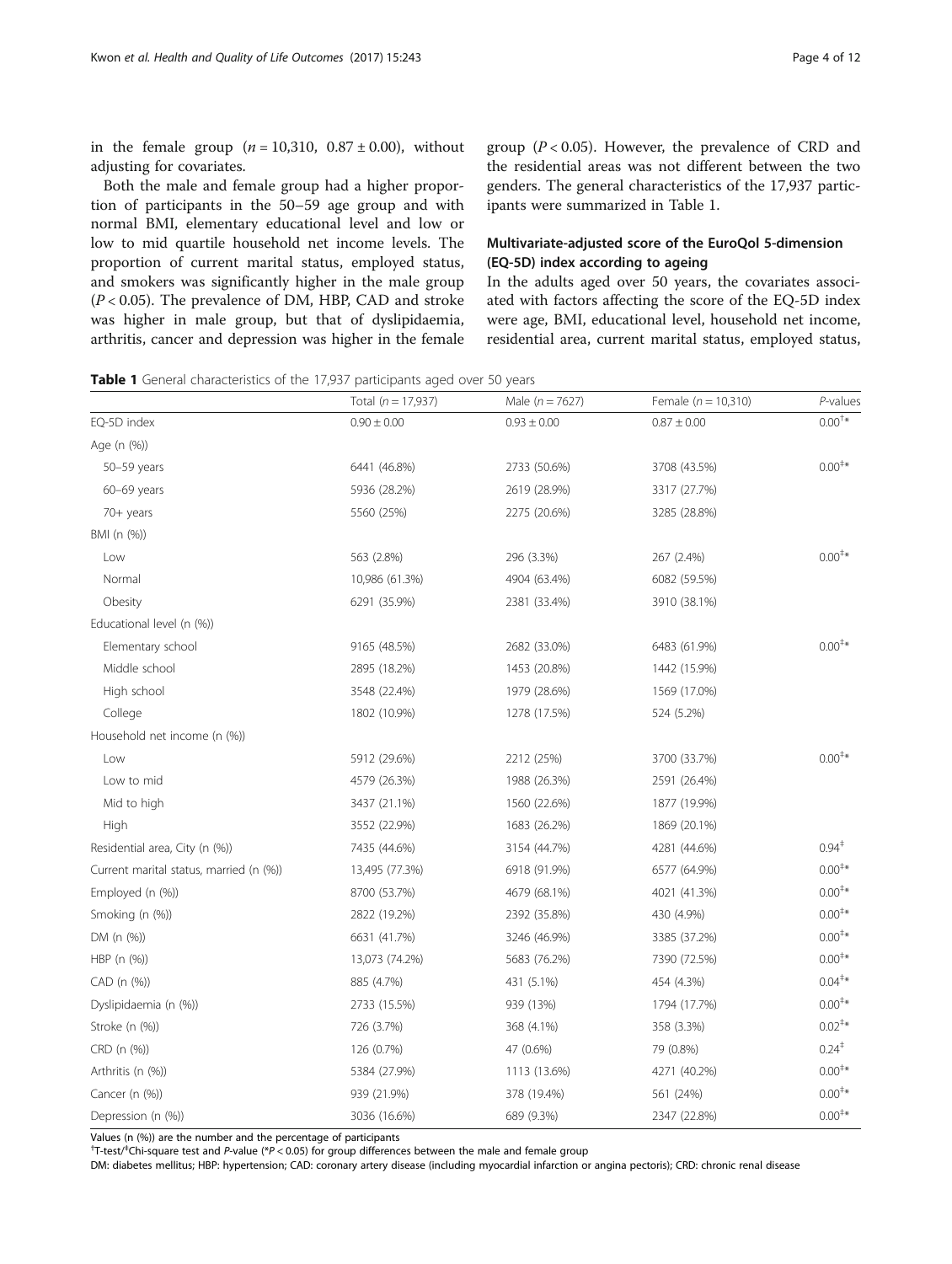| $P$ -values<br>$Mean \pm SE$<br>$P$ -values<br>$Mean \pm SE$<br>$Mean \pm SE$<br>Gender<br>Male<br>0.54<br>$0.81 \pm 0.03$<br>Female<br>$0.81 \pm 0.03$<br>Age (years)<br>$0.00*$<br>$0.00*$<br>$0.00*$<br>$50 - 59$<br>$0.84 \pm 0.03$<br>$0.83 \pm 0.03$<br>$0.78 \pm 0.04$<br>$60 - 69$<br>$0.83 \pm 0.03$<br>$0.78 \pm 0.04$<br>$0.84 \pm 0.03$<br>$70+$<br>$0.77 \pm 0.03$<br>$0.74 \pm 0.04$<br>$0.77 \pm 0.03$<br>BMI<br>Normal<br>$0.00*$<br>0.62<br>$0.00*$<br>$0.83 \pm 0.03$<br>$0.77 \pm 0.04$<br>$0.85 \pm 0.03$<br>$0.79 \pm 0.03$<br>$0.74 \pm 0.05$<br>$0.80 \pm 0.04$<br>Low<br>Obesity<br>$0.81 \pm 0.02$<br>$0.81 \pm 0.03$<br>$0.77 \pm 0.04$<br>Educational level<br>$0.00*$<br>$0.00*$<br>Elementary<br>$0.78\,\pm\,0.03$<br>$0.80 \pm 0.03$<br>$0.00*$<br>$0.73 \pm 0.04$<br>Middle<br>$0.81 \pm 0.03$<br>$0.77 \pm 0.04$<br>$0.82 \pm 0.03$<br>High<br>$0.81 \pm 0.03$<br>$0.77 \pm 0.04$<br>$0.83 \pm 0.03$<br>College<br>$0.83 \pm 0.03$<br>$0.79 \pm 0.04$<br>$0.83 \pm 0.03$<br>Household net income<br>$0.00*$<br>$0.01*$<br>$0.79 \pm 0.03$<br>$0.75 \pm 0.04$<br>$0.79 \pm 0.03$<br>$0.00*$<br>Low<br>Low to mid<br>$0.81 \pm 0.03$<br>$0.76 \pm 0.04$<br>$0.82 \pm 0.03$<br>Mid to high<br>$0.78 \pm 0.04$<br>$0.83 \pm 0.03$<br>$0.82 \pm 0.03$<br>High<br>$0.82 \pm 0.03$<br>$0.76 \pm 0.04$<br>$0.84 \pm 0.03$<br>Residential area<br>City<br>$0.048*$<br>0.11<br>0.25<br>$0.81 \pm 0.03$<br>$0.77 \pm 0.04$<br>$0.82 \pm 0.03$<br>Rural<br>$0.80 \pm 0.03$<br>$0.76 \pm 0.04$<br>$0.82 \pm 0.03$<br>Current marital status<br>$0.01*$<br>0.44<br>Married<br>$0.82 \pm 0.03$<br>$0.77 \pm 0.04$<br>$0.83 \pm 0.03$<br>$0.01*$<br>Unmarried, divorced,<br>$0.80 \pm 0.03$<br>$0.76 \pm 0.04$<br>$0.81 \pm 0.03$<br>widow or widower<br>Employed<br>0.22<br>Yes<br>$0.82 \pm 0.03$<br>$0.00*$<br>$0.77 \pm 0.04$<br>$0.83 \pm 0.03$<br>$0.00*$<br>No.<br>$0.8 \pm 0.03$<br>$0.76 \pm 0.04$<br>$0.8 \pm 0.03$<br>Smoking<br>$\mathsf{No}$<br>$0.81\,\pm\,0.03$<br>0.57<br>0.79<br>0.37<br>$0.76 \pm 0.04$<br>$0.83 \pm 0.03$<br>Yes<br>$0.81 \pm 0.03$<br>$0.76 \pm 0.04$<br>$0.8 \pm 0.04$<br>DM<br>No<br>0.76<br>0.32<br>0.70<br>$0.81 \pm 0.03$<br>$0.82 \pm 0.03$<br>$0.77 \pm 0.04$<br>Yes<br>$0.81 \pm 0.03$<br>$0.76 \pm 0.04$<br>$0.82 \pm 0.03$<br><b>HBP</b><br>$\mathsf{No}$<br>0.85<br>$0.81 \pm 0.03$<br>0.75<br>$0.76 \pm 0.04$<br>0.37<br>$0.82 \pm 0.03$<br>Yes<br>$0.81 \pm 0.03$<br>$0.77 \pm 0.04$<br>$0.82 \pm 0.03$<br>CAD<br>$\mathsf{No}$<br>0.71<br>$0.81 \pm 0.03$<br>0.79<br>$0.77 \pm 0.04$<br>0.79<br>$0.82 \pm 0.03$<br>Yes<br>$0.81\,\pm\,0.03$<br>$0.76 \pm 0.04$<br>$0.82 \pm 0.03$ | Total | Male |  | Female |          |
|-----------------------------------------------------------------------------------------------------------------------------------------------------------------------------------------------------------------------------------------------------------------------------------------------------------------------------------------------------------------------------------------------------------------------------------------------------------------------------------------------------------------------------------------------------------------------------------------------------------------------------------------------------------------------------------------------------------------------------------------------------------------------------------------------------------------------------------------------------------------------------------------------------------------------------------------------------------------------------------------------------------------------------------------------------------------------------------------------------------------------------------------------------------------------------------------------------------------------------------------------------------------------------------------------------------------------------------------------------------------------------------------------------------------------------------------------------------------------------------------------------------------------------------------------------------------------------------------------------------------------------------------------------------------------------------------------------------------------------------------------------------------------------------------------------------------------------------------------------------------------------------------------------------------------------------------------------------------------------------------------------------------------------------------------------------------------------------------------------------------------------------------------------------------------------------------------------------------------------------------------------------------------------------------------------------------------------------------------------------------------------------------------------------------------------------------------------------------------------------------------------------------------------------------------------------------------------------------------------------------------------------------------------|-------|------|--|--------|----------|
|                                                                                                                                                                                                                                                                                                                                                                                                                                                                                                                                                                                                                                                                                                                                                                                                                                                                                                                                                                                                                                                                                                                                                                                                                                                                                                                                                                                                                                                                                                                                                                                                                                                                                                                                                                                                                                                                                                                                                                                                                                                                                                                                                                                                                                                                                                                                                                                                                                                                                                                                                                                                                                                     |       |      |  |        | P-values |
|                                                                                                                                                                                                                                                                                                                                                                                                                                                                                                                                                                                                                                                                                                                                                                                                                                                                                                                                                                                                                                                                                                                                                                                                                                                                                                                                                                                                                                                                                                                                                                                                                                                                                                                                                                                                                                                                                                                                                                                                                                                                                                                                                                                                                                                                                                                                                                                                                                                                                                                                                                                                                                                     |       |      |  |        |          |
|                                                                                                                                                                                                                                                                                                                                                                                                                                                                                                                                                                                                                                                                                                                                                                                                                                                                                                                                                                                                                                                                                                                                                                                                                                                                                                                                                                                                                                                                                                                                                                                                                                                                                                                                                                                                                                                                                                                                                                                                                                                                                                                                                                                                                                                                                                                                                                                                                                                                                                                                                                                                                                                     |       |      |  |        |          |
|                                                                                                                                                                                                                                                                                                                                                                                                                                                                                                                                                                                                                                                                                                                                                                                                                                                                                                                                                                                                                                                                                                                                                                                                                                                                                                                                                                                                                                                                                                                                                                                                                                                                                                                                                                                                                                                                                                                                                                                                                                                                                                                                                                                                                                                                                                                                                                                                                                                                                                                                                                                                                                                     |       |      |  |        |          |
|                                                                                                                                                                                                                                                                                                                                                                                                                                                                                                                                                                                                                                                                                                                                                                                                                                                                                                                                                                                                                                                                                                                                                                                                                                                                                                                                                                                                                                                                                                                                                                                                                                                                                                                                                                                                                                                                                                                                                                                                                                                                                                                                                                                                                                                                                                                                                                                                                                                                                                                                                                                                                                                     |       |      |  |        |          |
|                                                                                                                                                                                                                                                                                                                                                                                                                                                                                                                                                                                                                                                                                                                                                                                                                                                                                                                                                                                                                                                                                                                                                                                                                                                                                                                                                                                                                                                                                                                                                                                                                                                                                                                                                                                                                                                                                                                                                                                                                                                                                                                                                                                                                                                                                                                                                                                                                                                                                                                                                                                                                                                     |       |      |  |        |          |
|                                                                                                                                                                                                                                                                                                                                                                                                                                                                                                                                                                                                                                                                                                                                                                                                                                                                                                                                                                                                                                                                                                                                                                                                                                                                                                                                                                                                                                                                                                                                                                                                                                                                                                                                                                                                                                                                                                                                                                                                                                                                                                                                                                                                                                                                                                                                                                                                                                                                                                                                                                                                                                                     |       |      |  |        |          |
|                                                                                                                                                                                                                                                                                                                                                                                                                                                                                                                                                                                                                                                                                                                                                                                                                                                                                                                                                                                                                                                                                                                                                                                                                                                                                                                                                                                                                                                                                                                                                                                                                                                                                                                                                                                                                                                                                                                                                                                                                                                                                                                                                                                                                                                                                                                                                                                                                                                                                                                                                                                                                                                     |       |      |  |        |          |
|                                                                                                                                                                                                                                                                                                                                                                                                                                                                                                                                                                                                                                                                                                                                                                                                                                                                                                                                                                                                                                                                                                                                                                                                                                                                                                                                                                                                                                                                                                                                                                                                                                                                                                                                                                                                                                                                                                                                                                                                                                                                                                                                                                                                                                                                                                                                                                                                                                                                                                                                                                                                                                                     |       |      |  |        |          |
|                                                                                                                                                                                                                                                                                                                                                                                                                                                                                                                                                                                                                                                                                                                                                                                                                                                                                                                                                                                                                                                                                                                                                                                                                                                                                                                                                                                                                                                                                                                                                                                                                                                                                                                                                                                                                                                                                                                                                                                                                                                                                                                                                                                                                                                                                                                                                                                                                                                                                                                                                                                                                                                     |       |      |  |        |          |
|                                                                                                                                                                                                                                                                                                                                                                                                                                                                                                                                                                                                                                                                                                                                                                                                                                                                                                                                                                                                                                                                                                                                                                                                                                                                                                                                                                                                                                                                                                                                                                                                                                                                                                                                                                                                                                                                                                                                                                                                                                                                                                                                                                                                                                                                                                                                                                                                                                                                                                                                                                                                                                                     |       |      |  |        |          |
|                                                                                                                                                                                                                                                                                                                                                                                                                                                                                                                                                                                                                                                                                                                                                                                                                                                                                                                                                                                                                                                                                                                                                                                                                                                                                                                                                                                                                                                                                                                                                                                                                                                                                                                                                                                                                                                                                                                                                                                                                                                                                                                                                                                                                                                                                                                                                                                                                                                                                                                                                                                                                                                     |       |      |  |        |          |
|                                                                                                                                                                                                                                                                                                                                                                                                                                                                                                                                                                                                                                                                                                                                                                                                                                                                                                                                                                                                                                                                                                                                                                                                                                                                                                                                                                                                                                                                                                                                                                                                                                                                                                                                                                                                                                                                                                                                                                                                                                                                                                                                                                                                                                                                                                                                                                                                                                                                                                                                                                                                                                                     |       |      |  |        |          |
|                                                                                                                                                                                                                                                                                                                                                                                                                                                                                                                                                                                                                                                                                                                                                                                                                                                                                                                                                                                                                                                                                                                                                                                                                                                                                                                                                                                                                                                                                                                                                                                                                                                                                                                                                                                                                                                                                                                                                                                                                                                                                                                                                                                                                                                                                                                                                                                                                                                                                                                                                                                                                                                     |       |      |  |        |          |
|                                                                                                                                                                                                                                                                                                                                                                                                                                                                                                                                                                                                                                                                                                                                                                                                                                                                                                                                                                                                                                                                                                                                                                                                                                                                                                                                                                                                                                                                                                                                                                                                                                                                                                                                                                                                                                                                                                                                                                                                                                                                                                                                                                                                                                                                                                                                                                                                                                                                                                                                                                                                                                                     |       |      |  |        |          |
|                                                                                                                                                                                                                                                                                                                                                                                                                                                                                                                                                                                                                                                                                                                                                                                                                                                                                                                                                                                                                                                                                                                                                                                                                                                                                                                                                                                                                                                                                                                                                                                                                                                                                                                                                                                                                                                                                                                                                                                                                                                                                                                                                                                                                                                                                                                                                                                                                                                                                                                                                                                                                                                     |       |      |  |        |          |
|                                                                                                                                                                                                                                                                                                                                                                                                                                                                                                                                                                                                                                                                                                                                                                                                                                                                                                                                                                                                                                                                                                                                                                                                                                                                                                                                                                                                                                                                                                                                                                                                                                                                                                                                                                                                                                                                                                                                                                                                                                                                                                                                                                                                                                                                                                                                                                                                                                                                                                                                                                                                                                                     |       |      |  |        |          |
|                                                                                                                                                                                                                                                                                                                                                                                                                                                                                                                                                                                                                                                                                                                                                                                                                                                                                                                                                                                                                                                                                                                                                                                                                                                                                                                                                                                                                                                                                                                                                                                                                                                                                                                                                                                                                                                                                                                                                                                                                                                                                                                                                                                                                                                                                                                                                                                                                                                                                                                                                                                                                                                     |       |      |  |        |          |
|                                                                                                                                                                                                                                                                                                                                                                                                                                                                                                                                                                                                                                                                                                                                                                                                                                                                                                                                                                                                                                                                                                                                                                                                                                                                                                                                                                                                                                                                                                                                                                                                                                                                                                                                                                                                                                                                                                                                                                                                                                                                                                                                                                                                                                                                                                                                                                                                                                                                                                                                                                                                                                                     |       |      |  |        |          |
|                                                                                                                                                                                                                                                                                                                                                                                                                                                                                                                                                                                                                                                                                                                                                                                                                                                                                                                                                                                                                                                                                                                                                                                                                                                                                                                                                                                                                                                                                                                                                                                                                                                                                                                                                                                                                                                                                                                                                                                                                                                                                                                                                                                                                                                                                                                                                                                                                                                                                                                                                                                                                                                     |       |      |  |        |          |
|                                                                                                                                                                                                                                                                                                                                                                                                                                                                                                                                                                                                                                                                                                                                                                                                                                                                                                                                                                                                                                                                                                                                                                                                                                                                                                                                                                                                                                                                                                                                                                                                                                                                                                                                                                                                                                                                                                                                                                                                                                                                                                                                                                                                                                                                                                                                                                                                                                                                                                                                                                                                                                                     |       |      |  |        |          |
|                                                                                                                                                                                                                                                                                                                                                                                                                                                                                                                                                                                                                                                                                                                                                                                                                                                                                                                                                                                                                                                                                                                                                                                                                                                                                                                                                                                                                                                                                                                                                                                                                                                                                                                                                                                                                                                                                                                                                                                                                                                                                                                                                                                                                                                                                                                                                                                                                                                                                                                                                                                                                                                     |       |      |  |        |          |
|                                                                                                                                                                                                                                                                                                                                                                                                                                                                                                                                                                                                                                                                                                                                                                                                                                                                                                                                                                                                                                                                                                                                                                                                                                                                                                                                                                                                                                                                                                                                                                                                                                                                                                                                                                                                                                                                                                                                                                                                                                                                                                                                                                                                                                                                                                                                                                                                                                                                                                                                                                                                                                                     |       |      |  |        |          |
|                                                                                                                                                                                                                                                                                                                                                                                                                                                                                                                                                                                                                                                                                                                                                                                                                                                                                                                                                                                                                                                                                                                                                                                                                                                                                                                                                                                                                                                                                                                                                                                                                                                                                                                                                                                                                                                                                                                                                                                                                                                                                                                                                                                                                                                                                                                                                                                                                                                                                                                                                                                                                                                     |       |      |  |        |          |
|                                                                                                                                                                                                                                                                                                                                                                                                                                                                                                                                                                                                                                                                                                                                                                                                                                                                                                                                                                                                                                                                                                                                                                                                                                                                                                                                                                                                                                                                                                                                                                                                                                                                                                                                                                                                                                                                                                                                                                                                                                                                                                                                                                                                                                                                                                                                                                                                                                                                                                                                                                                                                                                     |       |      |  |        |          |
|                                                                                                                                                                                                                                                                                                                                                                                                                                                                                                                                                                                                                                                                                                                                                                                                                                                                                                                                                                                                                                                                                                                                                                                                                                                                                                                                                                                                                                                                                                                                                                                                                                                                                                                                                                                                                                                                                                                                                                                                                                                                                                                                                                                                                                                                                                                                                                                                                                                                                                                                                                                                                                                     |       |      |  |        |          |
|                                                                                                                                                                                                                                                                                                                                                                                                                                                                                                                                                                                                                                                                                                                                                                                                                                                                                                                                                                                                                                                                                                                                                                                                                                                                                                                                                                                                                                                                                                                                                                                                                                                                                                                                                                                                                                                                                                                                                                                                                                                                                                                                                                                                                                                                                                                                                                                                                                                                                                                                                                                                                                                     |       |      |  |        |          |
|                                                                                                                                                                                                                                                                                                                                                                                                                                                                                                                                                                                                                                                                                                                                                                                                                                                                                                                                                                                                                                                                                                                                                                                                                                                                                                                                                                                                                                                                                                                                                                                                                                                                                                                                                                                                                                                                                                                                                                                                                                                                                                                                                                                                                                                                                                                                                                                                                                                                                                                                                                                                                                                     |       |      |  |        |          |
|                                                                                                                                                                                                                                                                                                                                                                                                                                                                                                                                                                                                                                                                                                                                                                                                                                                                                                                                                                                                                                                                                                                                                                                                                                                                                                                                                                                                                                                                                                                                                                                                                                                                                                                                                                                                                                                                                                                                                                                                                                                                                                                                                                                                                                                                                                                                                                                                                                                                                                                                                                                                                                                     |       |      |  |        |          |
|                                                                                                                                                                                                                                                                                                                                                                                                                                                                                                                                                                                                                                                                                                                                                                                                                                                                                                                                                                                                                                                                                                                                                                                                                                                                                                                                                                                                                                                                                                                                                                                                                                                                                                                                                                                                                                                                                                                                                                                                                                                                                                                                                                                                                                                                                                                                                                                                                                                                                                                                                                                                                                                     |       |      |  |        |          |
|                                                                                                                                                                                                                                                                                                                                                                                                                                                                                                                                                                                                                                                                                                                                                                                                                                                                                                                                                                                                                                                                                                                                                                                                                                                                                                                                                                                                                                                                                                                                                                                                                                                                                                                                                                                                                                                                                                                                                                                                                                                                                                                                                                                                                                                                                                                                                                                                                                                                                                                                                                                                                                                     |       |      |  |        |          |
|                                                                                                                                                                                                                                                                                                                                                                                                                                                                                                                                                                                                                                                                                                                                                                                                                                                                                                                                                                                                                                                                                                                                                                                                                                                                                                                                                                                                                                                                                                                                                                                                                                                                                                                                                                                                                                                                                                                                                                                                                                                                                                                                                                                                                                                                                                                                                                                                                                                                                                                                                                                                                                                     |       |      |  |        |          |
|                                                                                                                                                                                                                                                                                                                                                                                                                                                                                                                                                                                                                                                                                                                                                                                                                                                                                                                                                                                                                                                                                                                                                                                                                                                                                                                                                                                                                                                                                                                                                                                                                                                                                                                                                                                                                                                                                                                                                                                                                                                                                                                                                                                                                                                                                                                                                                                                                                                                                                                                                                                                                                                     |       |      |  |        |          |
|                                                                                                                                                                                                                                                                                                                                                                                                                                                                                                                                                                                                                                                                                                                                                                                                                                                                                                                                                                                                                                                                                                                                                                                                                                                                                                                                                                                                                                                                                                                                                                                                                                                                                                                                                                                                                                                                                                                                                                                                                                                                                                                                                                                                                                                                                                                                                                                                                                                                                                                                                                                                                                                     |       |      |  |        |          |
|                                                                                                                                                                                                                                                                                                                                                                                                                                                                                                                                                                                                                                                                                                                                                                                                                                                                                                                                                                                                                                                                                                                                                                                                                                                                                                                                                                                                                                                                                                                                                                                                                                                                                                                                                                                                                                                                                                                                                                                                                                                                                                                                                                                                                                                                                                                                                                                                                                                                                                                                                                                                                                                     |       |      |  |        |          |
|                                                                                                                                                                                                                                                                                                                                                                                                                                                                                                                                                                                                                                                                                                                                                                                                                                                                                                                                                                                                                                                                                                                                                                                                                                                                                                                                                                                                                                                                                                                                                                                                                                                                                                                                                                                                                                                                                                                                                                                                                                                                                                                                                                                                                                                                                                                                                                                                                                                                                                                                                                                                                                                     |       |      |  |        |          |
|                                                                                                                                                                                                                                                                                                                                                                                                                                                                                                                                                                                                                                                                                                                                                                                                                                                                                                                                                                                                                                                                                                                                                                                                                                                                                                                                                                                                                                                                                                                                                                                                                                                                                                                                                                                                                                                                                                                                                                                                                                                                                                                                                                                                                                                                                                                                                                                                                                                                                                                                                                                                                                                     |       |      |  |        |          |
|                                                                                                                                                                                                                                                                                                                                                                                                                                                                                                                                                                                                                                                                                                                                                                                                                                                                                                                                                                                                                                                                                                                                                                                                                                                                                                                                                                                                                                                                                                                                                                                                                                                                                                                                                                                                                                                                                                                                                                                                                                                                                                                                                                                                                                                                                                                                                                                                                                                                                                                                                                                                                                                     |       |      |  |        |          |
|                                                                                                                                                                                                                                                                                                                                                                                                                                                                                                                                                                                                                                                                                                                                                                                                                                                                                                                                                                                                                                                                                                                                                                                                                                                                                                                                                                                                                                                                                                                                                                                                                                                                                                                                                                                                                                                                                                                                                                                                                                                                                                                                                                                                                                                                                                                                                                                                                                                                                                                                                                                                                                                     |       |      |  |        |          |
|                                                                                                                                                                                                                                                                                                                                                                                                                                                                                                                                                                                                                                                                                                                                                                                                                                                                                                                                                                                                                                                                                                                                                                                                                                                                                                                                                                                                                                                                                                                                                                                                                                                                                                                                                                                                                                                                                                                                                                                                                                                                                                                                                                                                                                                                                                                                                                                                                                                                                                                                                                                                                                                     |       |      |  |        |          |
|                                                                                                                                                                                                                                                                                                                                                                                                                                                                                                                                                                                                                                                                                                                                                                                                                                                                                                                                                                                                                                                                                                                                                                                                                                                                                                                                                                                                                                                                                                                                                                                                                                                                                                                                                                                                                                                                                                                                                                                                                                                                                                                                                                                                                                                                                                                                                                                                                                                                                                                                                                                                                                                     |       |      |  |        |          |
|                                                                                                                                                                                                                                                                                                                                                                                                                                                                                                                                                                                                                                                                                                                                                                                                                                                                                                                                                                                                                                                                                                                                                                                                                                                                                                                                                                                                                                                                                                                                                                                                                                                                                                                                                                                                                                                                                                                                                                                                                                                                                                                                                                                                                                                                                                                                                                                                                                                                                                                                                                                                                                                     |       |      |  |        |          |
|                                                                                                                                                                                                                                                                                                                                                                                                                                                                                                                                                                                                                                                                                                                                                                                                                                                                                                                                                                                                                                                                                                                                                                                                                                                                                                                                                                                                                                                                                                                                                                                                                                                                                                                                                                                                                                                                                                                                                                                                                                                                                                                                                                                                                                                                                                                                                                                                                                                                                                                                                                                                                                                     |       |      |  |        |          |

# <span id="page-4-0"></span>Table 2 Multivariate-adjusted score of EQ-5D index in adults aged over 50 years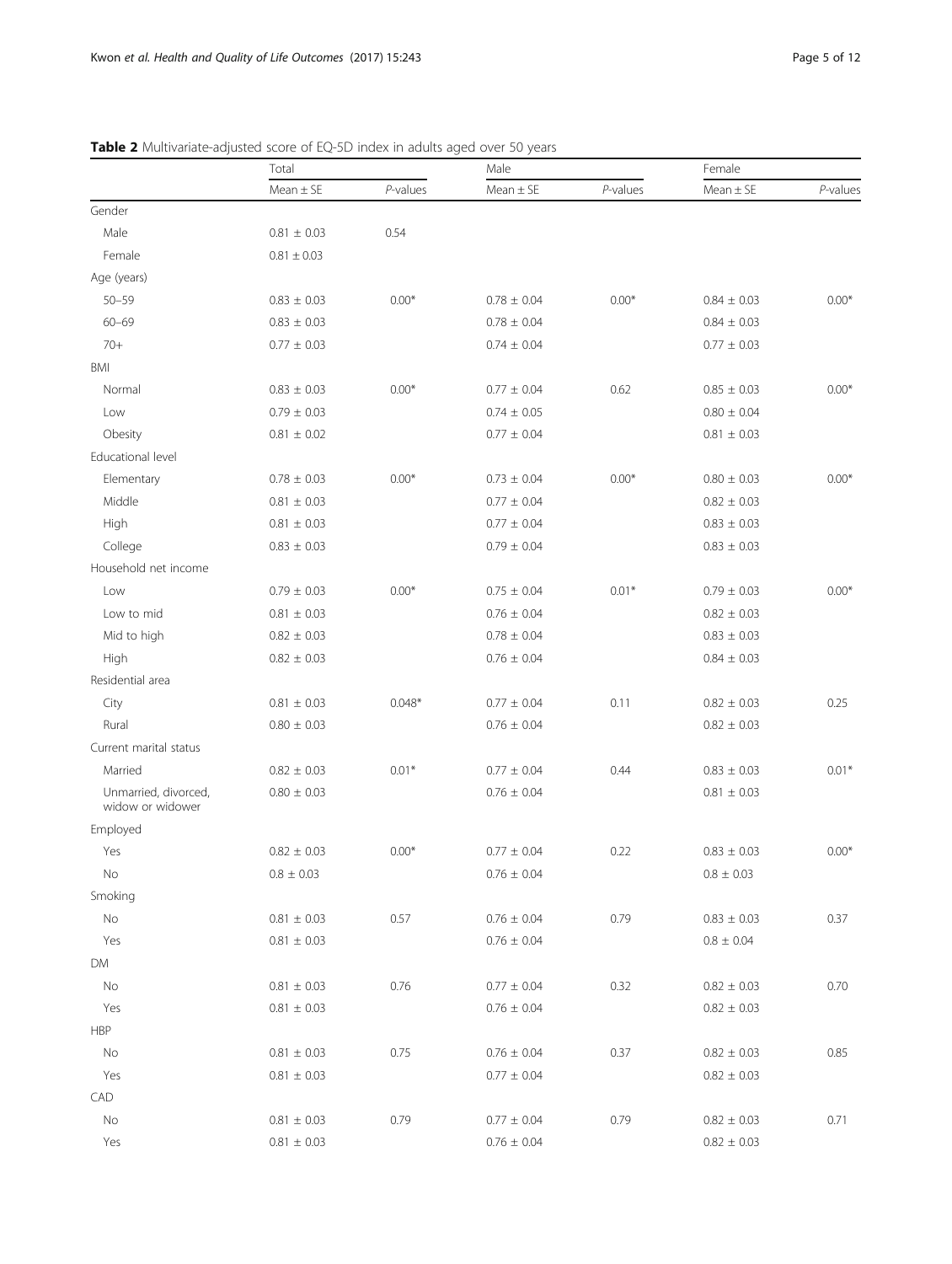|                | Total           |             | Male            |             | Female          |             |
|----------------|-----------------|-------------|-----------------|-------------|-----------------|-------------|
|                | $Mean \pm SE$   | $P$ -values | $Mean \pm SE$   | $P$ -values | $Mean \pm SE$   | $P$ -values |
| Dyslipidaemia  |                 |             |                 |             |                 |             |
| <b>No</b>      | $0.81 \pm 0.03$ | 0.51        | $0.76 \pm 0.04$ | 0.90        | $0.82 \pm 0.03$ | 0.60        |
| Yes            | $0.81 \pm 0.03$ |             | $0.76 \pm 0.04$ |             | $0.82 \pm 0.03$ |             |
| Stroke         |                 |             |                 |             |                 |             |
| No             | $0.83 \pm 0.02$ | $0.02*$     | $0.79 \pm 0.04$ | 0.05        | $0.83 \pm 0.03$ | 0.15        |
| Yes            | $0.79 \pm 0.03$ |             | $0.73 \pm 0.05$ |             | $0.8 \pm 0.04$  |             |
| <b>CRD</b>     |                 |             |                 |             |                 |             |
| No             | $0.83 \pm 0.01$ | 0.30        | $0.83 \pm 0.02$ | $0.04*$     | $0.82 \pm 0.02$ | 0.91        |
| Yes            | $0.79 \pm 0.05$ |             | $0.69 \pm 0.07$ |             | $0.82 \pm 0.05$ |             |
| Arthritis      |                 |             |                 |             |                 |             |
| <b>No</b>      | $0.84 \pm 0.03$ | $0.00*$     | $0.79 \pm 0.04$ | $0.00*$     | $0.86 \pm 0.03$ | $0.00*$     |
| Yes            | $0.77 \pm 0.03$ |             | $0.74 \pm 0.04$ |             | $0.78 \pm 0.03$ |             |
| Cancer         |                 |             |                 |             |                 |             |
| No             | $0.81 \pm 0.03$ | 0.13        | $0.77 \pm 0.04$ | $0.03*$     | $0.82 \pm 0.03$ | 0.67        |
| Yes            | $0.8 \pm 0.03$  |             | $0.75 \pm 0.04$ |             | $0.82 \pm 0.03$ |             |
| Depression     |                 |             |                 |             |                 |             |
| No             | $0.83 \pm 0.03$ | $0.00*$     | $0.8 \pm 0.04$  | $0.00*$     | $0.84 \pm 0.03$ | $0.00*$     |
| Yes            | $0.78 \pm 0.03$ |             | $0.73 \pm 0.04$ |             | $0.8 \pm 0.03$  |             |
| $\mathsf{R}^2$ | 0.27            |             | 0.216           |             | 0.275           |             |

Table 2 Multivariate-adjusted score of EQ-5D index in adults aged over 50 years (Continued)

 $*P < 0.05$ 

DM: diabetes mellitus; HBP: hypertension; CAD: coronary artery disease (including myocardial infarction or angina pectoris); CRD: chronic renal disease

stroke, arthritis, and depression ( $P < 0.05$ ). However, the EQ-5D index was not different between genders, when stratified by age.

To examine the association between modifiable factors and the score on the EQ-5D index, scores were stratified by gender and age. In the male group, age over 70 years, lower educational level (elementary < middle and high < college), lower household net income (low < low to mid and high < mid to high quartiles), CRD, arthritis, cancer, and depression were the factors associated with lowering the score of the EQ-5D index, but BMI, residential area, current marital status, employed status, smoking, DM, HBP, CAD, dyslipidaemia, and stoke were not. In the female group, age over 70 years, low or high BMI, lower educational level (elementary < middle < high and college), lower household net income (low  $\lt$  low to mid  $\lt$ high < mid to high quartiles), unmarried status, unemployment, arthritis, and depression were the factors associated with lowering the score of the EQ-5D index. For both genders, the EQ-5D index tended to significantly decrease according to ageing, lower educational level (elementary < middle and high < college), lower household income (low < low to mid and high < mid to high quartiles), arthritis, and depression (see details in Table [2\)](#page-4-0). Educational level, arthritis and depression were associated with lowering the score of the EQ-5D index

in all age groups, when stratified by age. In the 50– 59 years age group, household net income and dyslipidaemia were associated with lowering the score of the EQ-5D index. In the 60–69 years age group, BMI, household net income and employed status were associated with lowering the score of the EQ-5D index. In the over 70 years age group, residential area, marital status, employed status, cancer and stroke were associated with lowering the score of the EQ-5D index. With ageing, there were different characteristics of factors associated with lowering the EQ-5D (see details in Table [3\)](#page-6-0).

# Comparison of HR-QoL in the lowest quintile and the highest quintile of the EQ-5D

Multivariate-adjusted odds ratios of the lowest quintile group for the highest quintile group of the EQ-5D index in the adults over 50 years of age are shown in Table [4.](#page-8-0)

In adults aged over 50 years, the following factors had significant negative associations with the EQ-5D index score ( $P < 0.05$ ): ageing (odds ratio (OR) (95% confidence interval), age 60–69 group: 1.23 (0.91–1.66), age 70 group: 2.38 (1.66–3.4)); abnormal BMI (low: 1.71 (0.85– 3.43), obesity: 1.36 (1.05–1.76)); lower educational level (elementary: 5.66 (3.36–9.53), middle: 3.15 (1.88–5.3), high: 2.75 (1.63–4.64)); lower household net income (low: 1.76 (1.25–2.49), low to mid: 1.23 (0.83–1.84));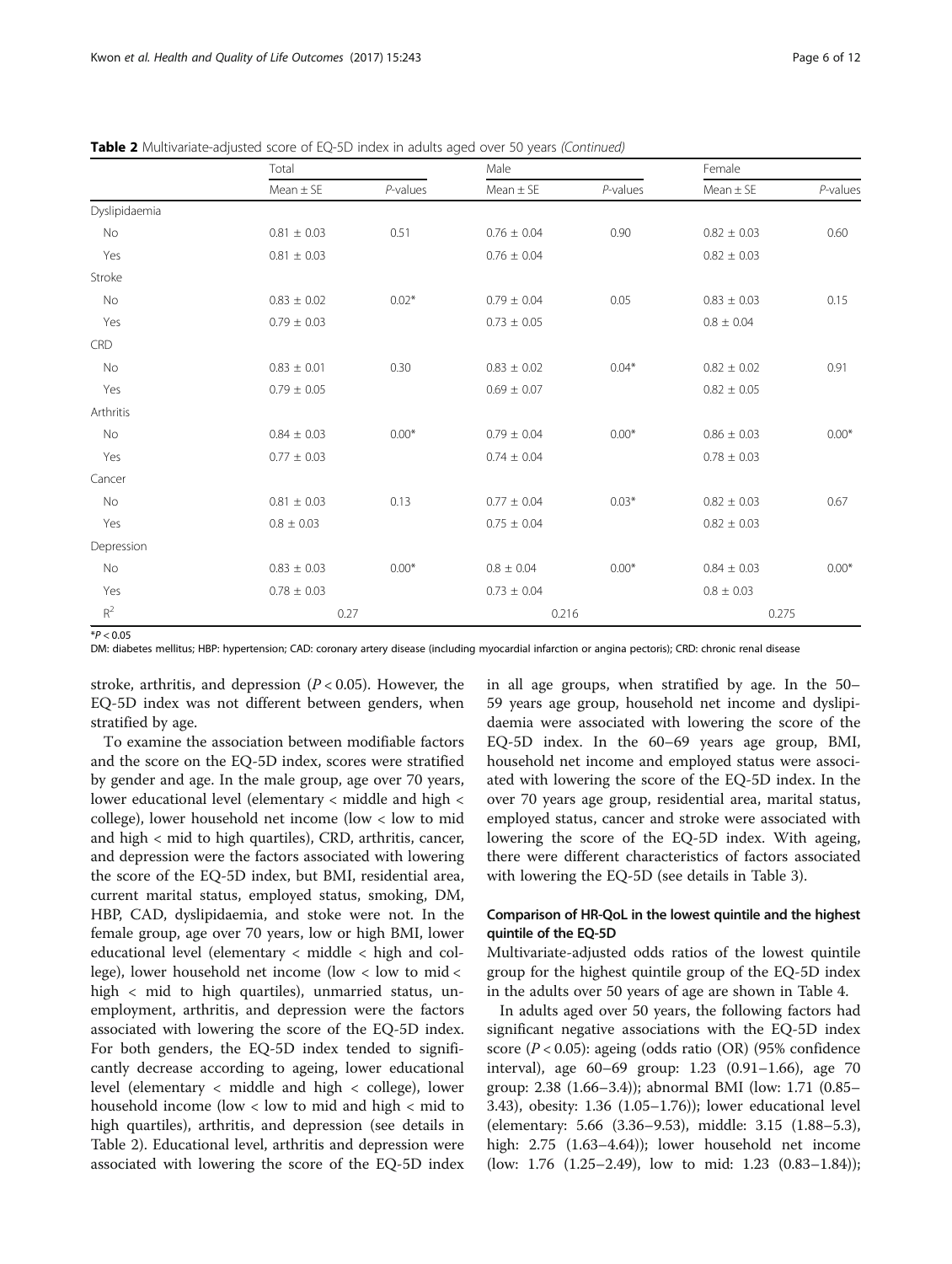|                                          | 50-59 years       |          | 60-69 years     |          | Over 70 years     |          |
|------------------------------------------|-------------------|----------|-----------------|----------|-------------------|----------|
|                                          | $Mean \pm SE$     | P-values | $Mean \pm SE$   | P-values | $Mean \pm SE$     | P-values |
| Gender                                   |                   |          |                 |          |                   |          |
| Male                                     | $0.87\,\pm\,0.04$ | 0.927    | $0.85 \pm 0.02$ | 0.516    | $0.75\,\pm\,0.05$ | 0.758    |
| Female                                   | $0.87 \pm 0.04$   |          | $0.84 \pm 0.02$ |          | $0.75 \pm 0.05$   |          |
| BMI                                      |                   |          |                 |          |                   |          |
| Normal                                   | $0.89 \pm 0.04$   | 0.371    | $0.87 \pm 0.02$ | $0.000*$ | $0.77 \pm 0.05$   | 0.223    |
| Low                                      | $0.84 \pm 0.05$   |          | $0.85 \pm 0.04$ |          | $0.73 \pm 0.06$   |          |
| Obesity                                  | $0.88 \pm 0.04$   |          | $0.82 \pm 0.02$ |          | $0.74 \pm 0.05$   |          |
| Educational level                        |                   |          |                 |          |                   |          |
| Elementary                               | $0.84 \pm 0.04$   | $0.000*$ | $0.82 \pm 0.02$ | $0.002*$ | $0.70 \pm 0.05$   | $0.001*$ |
| Middle school                            | $0.87 \pm 0.04$   |          | $0.84 \pm 0.02$ |          | $0.76 \pm 0.05$   |          |
| High school                              | $0.87 \pm 0.04$   |          | $0.85 \pm 0.02$ |          | $0.75 \pm 0.05$   |          |
| College                                  | $0.89 \pm 0.04$   |          | $0.86 \pm 0.03$ |          | $0.79 \pm 0.05$   |          |
| Household net income                     |                   |          |                 |          |                   |          |
| Low                                      | $0.84 \pm 0.04$   | $0.003*$ | $0.82 \pm 0.02$ | $0.000*$ | $0.73 \pm 0.05$   | 0.063    |
| Low to mid                               | $0.87 \pm 0.04$   |          | $0.84 \pm 0.02$ |          | $0.74 \pm 0.05$   |          |
| Mid to high                              | $0.88 \pm 0.04$   |          | $0.86 \pm 0.02$ |          | $0.74 \pm 0.05$   |          |
| High                                     | $0.88 \pm 0.04$   |          | $0.86 \pm 0.02$ |          | $0.78 \pm 0.05$   |          |
| Residential area                         |                   |          |                 |          |                   |          |
| City                                     | $0.87 \pm 0.04$   | 0.368    | $0.85 \pm 0.02$ | 0.568    | $0.76 \pm 0.05$   | $0.030*$ |
| Rural                                    | $0.87 \pm 0.04$   |          | $0.84 \pm 0.02$ |          | $0.73 \pm 0.05$   |          |
| Current marital status                   |                   |          |                 |          |                   |          |
| Married                                  | $0.87 \pm 0.04$   | 0.931    | $0.86 \pm 0.02$ | 0.051    | $0.77 \pm 0.05$   | $0.031*$ |
| Unmarried, Divorced,<br>widow or widower | $0.87 \pm 0.04$   |          | $0.83 \pm 0.03$ |          | $0.73 \pm 0.05$   |          |
| Employed                                 |                   |          |                 |          |                   |          |
| Yes                                      | $0.87 \pm 0.04$   | 0.636    | $0.86 \pm 0.02$ | $0.002*$ | $0.77 \pm 0.05$   | $0.000*$ |
| No                                       | $0.87 \pm 0.04$   |          | $0.83 \pm 0.02$ |          | $0.72 \pm 0.05$   |          |
| Smoking                                  |                   |          |                 |          |                   |          |
| No                                       | $0.87 \pm 0.04$   | 0.811    | $0.85 \pm 0.02$ | 0.793    | $0.75 \pm 0.05$   | 0.904    |
| Yes                                      | $0.87 \pm 0.04$   |          | $0.84 \pm 0.03$ |          | $0.75 \pm 0.05$   |          |
| DM                                       |                   |          |                 |          |                   |          |
| No                                       | $0.87 \pm 0.04$   | 0.589    | $0.85 \pm 0.02$ | 0.649    | $0.75 \pm 0.05$   | 0.612    |
| Yes                                      | $0.87 \pm 0.04$   |          | $0.84 \pm 0.02$ |          | $0.74 \pm 0.05$   |          |
| <b>HBP</b>                               |                   |          |                 |          |                   |          |
| $\rm No$                                 | $0.87 \pm 0.04$   | 0.800    | $0.84 \pm 0.03$ | 0.406    | $0.75 \pm 0.05$   | 0.933    |
| Yes                                      | $0.87 \pm 0.04$   |          | $0.85 \pm 0.02$ |          | $0.75 \pm 0.05$   |          |
| CAD                                      |                   |          |                 |          |                   |          |
| No                                       | $0.87 \pm 0.04$   | 0.89     | $0.85 \pm 0.02$ | 0.512    | $0.74 \pm 0.05$   | 0.421    |
| Yes                                      | $0.87 \pm 0.04$   |          | $0.84 \pm 0.03$ |          | $0.76 \pm 0.05$   |          |
| Dyslipidaemia                            |                   |          |                 |          |                   |          |
| No                                       | $0.88 \pm 0.04$   | $0.023*$ | $0.84 \pm 0.02$ | 0.096    | $0.75 \pm 0.05$   | 0.531    |
| Yes                                      | $0.86\,\pm\,0.04$ |          | $0.85 \pm 0.02$ |          | $0.74 \pm 0.05$   |          |

<span id="page-6-0"></span>Table 3 Multivariate-adjusted score of EQ-5D index in adults aged over 50 years according to ageing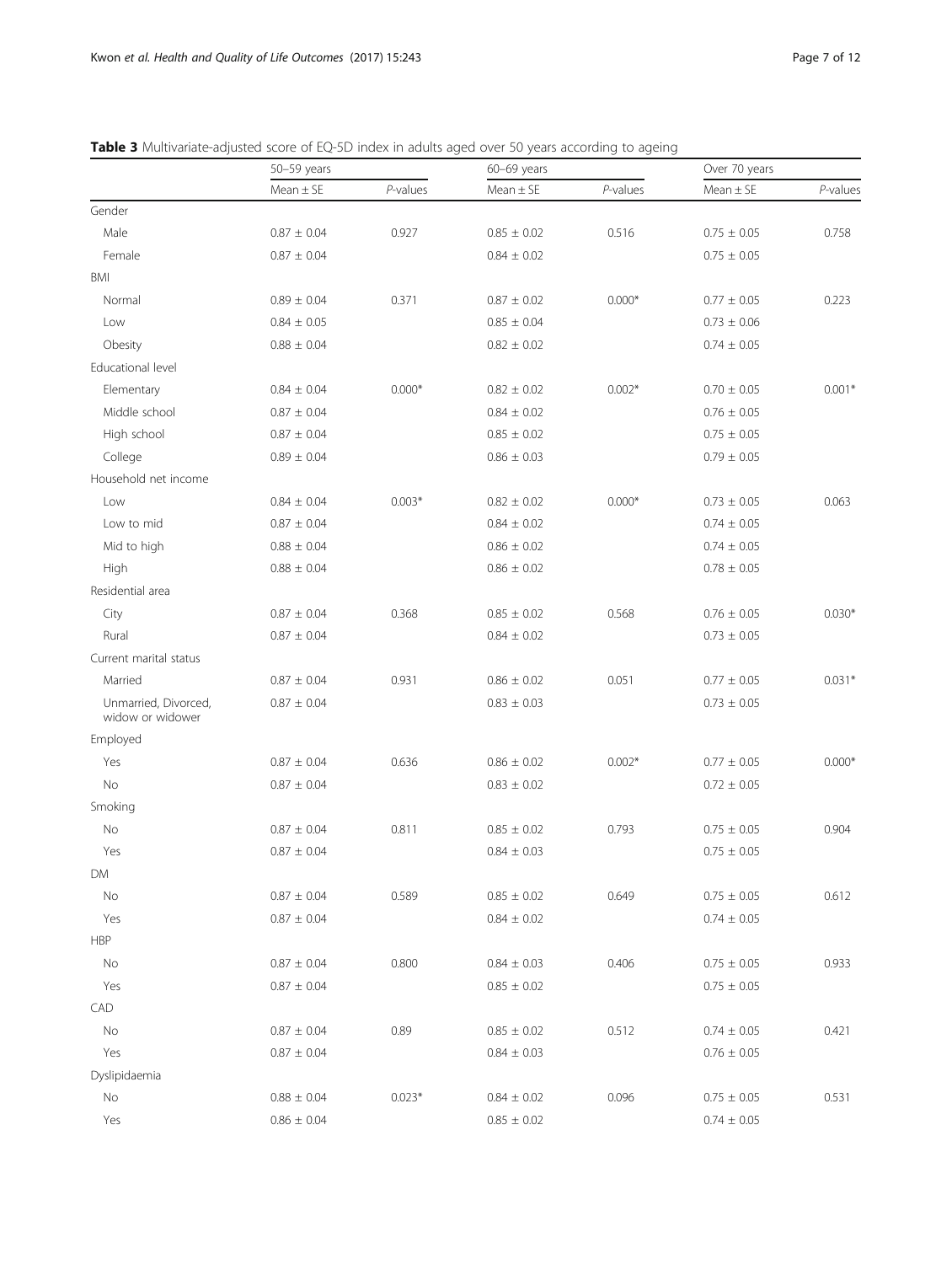Table 3 Multivariate-adjusted score of EQ-5D index in adults aged over 50 years according to ageing (Continued)

|            | $50 - 59$ years |             |                 |             | Over 70 years   |                      |
|------------|-----------------|-------------|-----------------|-------------|-----------------|----------------------|
|            | $Mean \pm SE$   | $P$ -values | $Mean \pm SE$   | $P$ -values | $Mean \pm SE$   | P-values             |
| Stroke     |                 |             |                 |             |                 |                      |
| No         | $0.87 \pm 0.04$ | 0.984       | $0.86 \pm 0.02$ | 0.076       | $0.79 \pm 0.05$ | $0.024*$             |
| Yes        | $0.87 \pm 0.04$ |             | $0.83 \pm 0.03$ |             | $0.70 \pm 0.06$ |                      |
| <b>CRD</b> |                 |             |                 |             |                 |                      |
| No         | $0.89 \pm 0.02$ | 0.627       | $0.87 \pm 0.02$ | 0.264       | $0.80 \pm 0.03$ | 0.094                |
| Yes        | $0.85 \pm 0.07$ |             | $0.83 \pm 0.04$ |             | $0.70 \pm 0.08$ |                      |
| Arthritis  |                 |             |                 |             |                 |                      |
| No         | $0.90 \pm 0.04$ | $0.000*$    | $0.88 \pm 0.02$ | $0.000*$    | $0.79 \pm 0.05$ | $0.000*$             |
| Yes        | $0.84 \pm 0.04$ |             | $0.81 \pm 0.02$ |             | $0.71 \pm 0.05$ |                      |
| Cancer     |                 |             |                 |             |                 |                      |
| No         | $0.87 \pm 0.04$ | 0.752       | $0.85 \pm 0.02$ | 0.259       | $0.76 \pm 0.05$ | $0.013$ <sup>*</sup> |
| Yes        | $0.87 \pm 0.04$ |             | $0.84 \pm 0.02$ |             | $0.73 \pm 0.05$ |                      |
| Depression |                 |             |                 |             |                 |                      |
| No         | $0.89 \pm 0.04$ | $0.000*$    | $0.87 \pm 0.02$ | $0.000*$    | $0.78 \pm 0.05$ | $0.008*$             |
| Yes        | $0.85 \pm 0.04$ |             | $0.82 \pm 0.02$ |             | $0.72 \pm 0.05$ |                      |
| $R^2$      | 0.228           |             | 0.232           |             | 0.197           |                      |

 $*P < 0.05$ 

DM: diabetes mellitus; HBP: hypertension; CAD: coronary artery disease (including myocardial infarction or angina pectoris); CRD: chronic renal disease

rural residential area (OR: 1.37 (1.06–1.78)), unemployed status (OR: 1.47 (1.1–1.96)); arthritis (OR: 4.03 (3.19– 5.09)); cancer (OR: 1.48 (1.08–2.05)); and depression (OR: 2.71 (1.96–3.75)). However, gender had no significant association with the EQ-5D index score.

In the male group, age, educational level, household net income, residential area, stroke, arthritis, and depression had significant negative associations with the EQ-5D index score  $(P < 0.05)$ . In the female group, age, educational level, household net income, employed status, CAD, CRD, arthritis, and depression had significant associations with the EQ-5D dimensions index score  $(P < 0.05)$ . In both genders, both arthritis (OR: 3.3) (95% CI: 2.16–5.05) in the male group, 4.58 (3.34–6.27) in the female group) and depression (3.28 (1.81–5.96) in the male group, 2.67 (1.9–3.76) in the female group) had significant negative associations with the EQ-5D index score  $(P < 0.05)$  (see details in Table [4](#page-8-0)).

# **Discussion**

Our results demonstrated that age, socio-economic status, arthritis and depression were the most important factors associated with health status (see Tables [3,](#page-6-0) [4\)](#page-8-0).

The EQ-5D index scores were estimated as  $0.81 \pm 0.03$ in males and  $0.81 \pm 0.03$  in females. Gender did not affect EQ-5D index scores after adjusting for all covariates, and there were also no significant differences in EQ-5D index scores between genders when stratified by age groups. This result was consistent with those of

previous studies of older adults in Vietnam [\[15\]](#page-11-0) and rural elderly individuals in Egypt [\[16\]](#page-11-0) but was not in line with the result that women had lower EQ-5D index scores in other countries [\[17](#page-11-0)–[19\]](#page-11-0). The EQ-5D instrument asks about the domains of QoL as they are experienced on just 1 day, so it may be insufficient to determine QoL related to conditions that are intermittently symptomatic [[20](#page-11-0)]. Therefore, these findings may suggest that gender-specific disease symptoms or conditions are not precisely reflected by available QoL measuring tools.

In present study, after controlling for the covariates, age over 70 years, lower educational level (elementary < middle and high < college in the male group; elementary < middle < high and college in the female group) and household net income (low < low to mid and high < mid to high quartiles in the male group, low  $\lt$  low to mid < mid to high < high quartiles in the female group) were associated with lowering the EQ-5D index in both genders. Low socio-economic status may place individuals at risk for poorer health states for a variety of reasons, such as having less access to healthcare, poorer living conditions, less knowledge about the negative consequences of health-compromising behaviours, and greater psychological stress [[21](#page-11-0), [22\]](#page-11-0).

The interesting finding of our results was that among underlying medical comorbidities, arthritis and depression had negative associations with health status (see Tables [3](#page-6-0) and [4](#page-8-0)), although stroke, chronic renal disease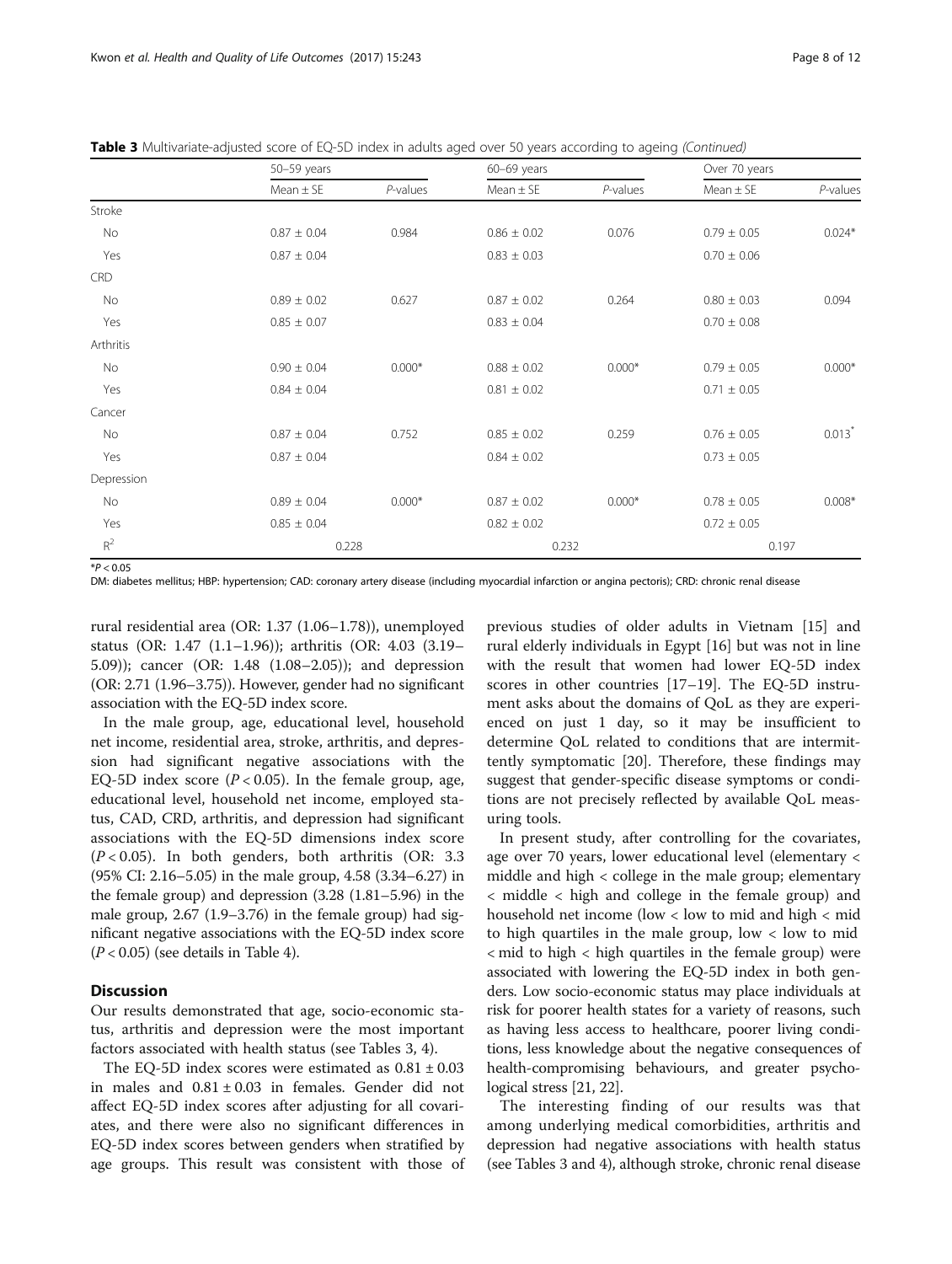|                                          | Total                  |            | Male                   |            | Female              |            |
|------------------------------------------|------------------------|------------|------------------------|------------|---------------------|------------|
|                                          | OR (95% CI)            | $P$ -value | OR (95% CI)            | $P$ -value | OR (95% CI)         | $P$ -value |
| Gender                                   |                        |            |                        |            |                     |            |
| Male (reference)                         | $\mathbf{1}$           | 0.05       |                        |            |                     |            |
| Female                                   | $1.36(1-1.85)$         |            |                        |            |                     |            |
| Age(years)                               |                        |            |                        |            |                     |            |
| 50-59 (reference)                        | $\mathbf{1}$           | $0.00*$    | $\mathbf{1}$           | $0.01*$    | $\mathbf{1}$        | $0.00*$    |
| $60 - 69$                                | $1.23(0.91 - 1.66)$    |            | 1.21 (0.73-2.01)       |            | $1.2(0.8-1.81)$     |            |
| $70+$                                    | 2.38 (1.66-3.4)        |            | 2.32 (1.34-4.00)       |            | 2.46 (1.49-4.05)    |            |
| BMI                                      |                        |            |                        |            |                     |            |
| Normal (reference)                       | $\mathbf{1}$           | $0.03*$    | 1                      | 0.97       | 1                   | 0.06       |
| Low                                      | $1.71(0.85 - 3.43)$    |            | $0.92(0.38 - 2.23)$    |            | 3.16 (1.06-9.36)    |            |
| Obesity                                  | $1.36(1.05 - 1.76)$    |            | $1.03(0.64 - 1.64)$    |            | $1.6(1.16 - 2.22)$  |            |
| Educational level                        |                        |            |                        |            |                     |            |
| College (reference)                      | 1                      | $0.00*$    | 1                      | $0.00*$    | 1                   | $0.00*$    |
| Elementary                               | 5.66 (3.36-9.53)       |            | $6.33(3.44 - 11.65)$   |            | 3.94 (1.51-10.29)   |            |
| Middle                                   | 3.15 (1.88-5.3)        |            | 3.14 (1.54-6.42)       |            | 2.64 (1.05-6.62)    |            |
| High                                     | 2.75 (1.63-4.64)       |            | 3.43 (1.6-7.36)        |            | 1.67 (0.64-4.38)    |            |
| Household net income                     |                        |            |                        |            |                     |            |
| High (reference)                         | $\mathbf{1}$           | $0.00*$    | 1                      | $0.02*$    | 1                   | $0.00*$    |
| Low                                      | 1.76 (1.25-2.49)       |            | $1.04(0.62 - 1.75)$    |            | $2.8(1.85 - 4.24)$  |            |
| Low to mid                               | 1.23 (0.83-1.84)       |            | $0.97(0.51 - 1.86)$    |            | $1.6(1.01 - 2.53)$  |            |
| Mid to high                              | $0.86$ $(0.58 - 1.27)$ |            | $0.49(0.28 - 0.86)$    |            | $1.24(0.77-2)$      |            |
| Residential area                         |                        |            |                        |            |                     |            |
| City (reference)                         | $\mathbf{1}$           | $0.02*$    | $\mathbf{1}$           | $0.01*$    | $\mathbf{1}$        | 0.50       |
| Rural                                    | 1.37 (1.06-1.78)       |            | $1.83(1.15 - 2.91)$    |            | $1.12(0.81 - 1.55)$ |            |
| Current marital status                   |                        |            |                        |            |                     |            |
| Married (reference)                      | $\mathbf{1}$           | 0.63       | $\mathbf{1}$           | 0.43       | $\mathbf{1}$        | 0.52       |
| Unmarried, divorced,<br>widow or widower | $1.08(0.79 - 1.48)$    |            | $0.78$ $(0.41 - 1.45)$ |            | 1.13 (0.78-1.64)    |            |
| Employed                                 |                        |            |                        |            |                     |            |
| Yes (reference)                          | 1                      | $0.01*$    | $\mathbf{1}$           | 0.17       | 1                   | $0.01*$    |
| No.                                      | $1.47(1.1-1.96)$       |            | 1.32 (0.89-1.96)       |            | 1.62 (1.14-2.31)    |            |
| Smoking                                  |                        |            |                        |            |                     |            |
| No (reference)                           | $\mathbf{1}$           | 0.80       | $\mathbf{1}$           | 0.90       | $\mathbf{1}$        | 0.56       |
| Yes                                      | $1.06(0.68 - 1.66)$    |            | $1.03(0.62 - 1.73)$    |            | 1.31 (0.52-3.29)    |            |
| <b>Diabetes</b>                          |                        |            |                        |            |                     |            |
| No (reference)                           | $\mathbf{1}$           | 0.19       | $\mathbf{1}$           | 0.15       | 1                   | 0.71       |
| Yes                                      | 1.17 (0.93-1.48)       |            | $1.28(0.92 - 1.8)$     |            | $1.07(0.75 - 1.52)$ |            |
| Hypertension                             |                        |            |                        |            |                     |            |
| No (reference)                           | $\mathbf{1}$           | 0.27       | $\mathbf{1}$           | 0.68       | $\mathbf{1}$        | 0.11       |
| Yes                                      | 1.18 (0.88-1.58)       |            | $0.92$ $(0.62 - 1.37)$ |            | $1.4(0.92 - 2.12)$  |            |
| CAD                                      |                        |            |                        |            |                     |            |
| No (reference)                           | $\mathbf{1}$           | 0.09       | $\mathbf{1}$           | 0.81       | 1                   | $0.03*$    |
| Yes                                      | 1.54 (0.93-2.54)       |            | $0.93(0.51 - 1.7)$     |            | 2.48 (1.11-5.51)    |            |

<span id="page-8-0"></span>

| <b>Table 4</b> Multivariate-adjusted odds ratios of the lowest quintile of EQ-5D index for the highest quintile in adults aged over 50 years |  |  |  |
|----------------------------------------------------------------------------------------------------------------------------------------------|--|--|--|
|                                                                                                                                              |  |  |  |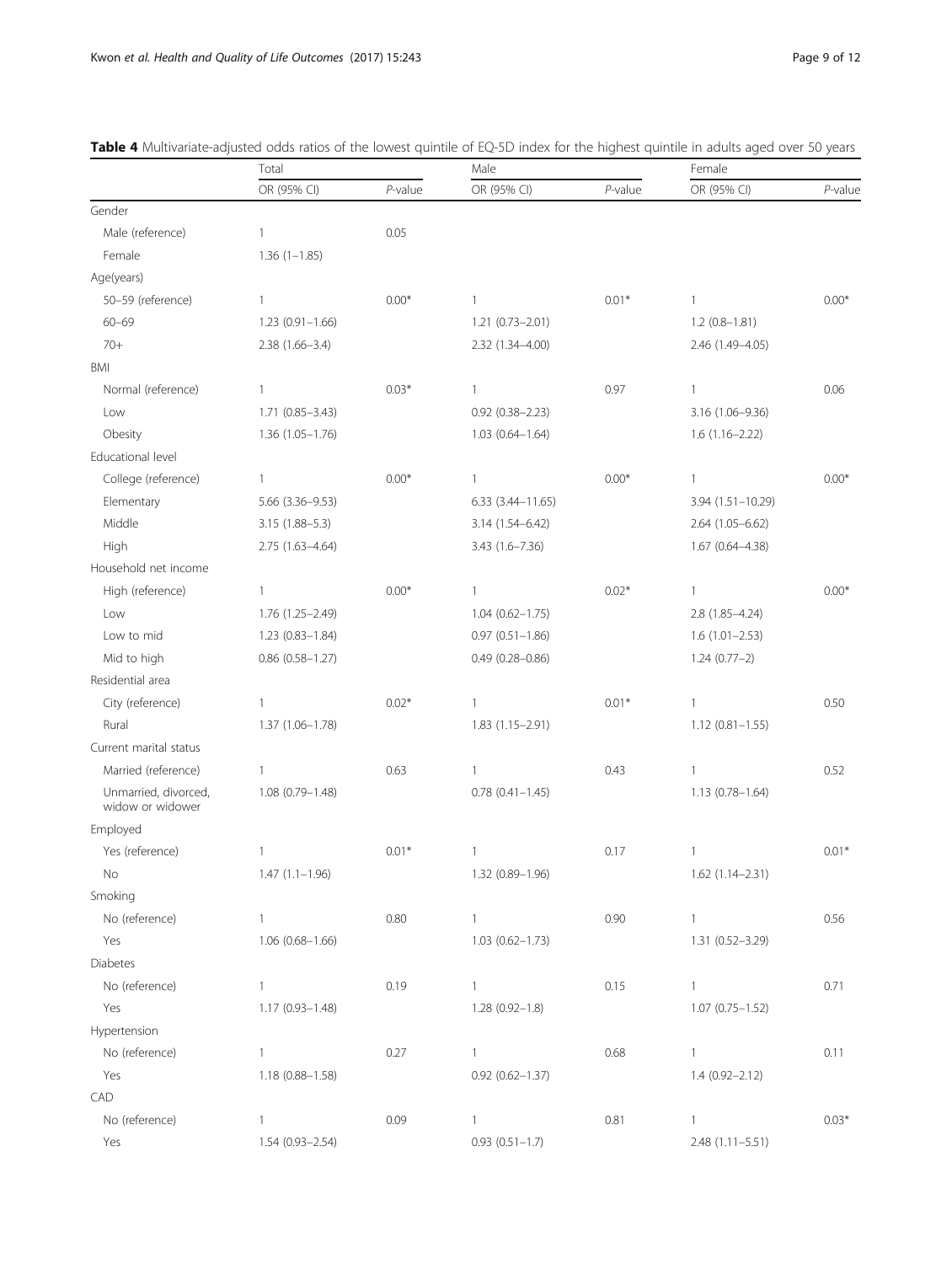|                | Total               |            | Male                |            | Female              |            |
|----------------|---------------------|------------|---------------------|------------|---------------------|------------|
|                | OR (95% CI)         | $P$ -value | OR (95% CI)         | $P$ -value | OR (95% CI)         | $P$ -value |
| Dyslipidaemia  |                     |            |                     |            |                     |            |
| No (reference) |                     | 0.21       |                     | 0.80       |                     | 0.22       |
| Yes            | $1.26(0.88 - 1.8)$  |            | $1.1 (0.54 - 2.21)$ |            | 1.31 (0.85-2.01)    |            |
| Stroke         |                     |            |                     |            |                     |            |
| No (reference) | $\overline{1}$      | 0.05       | 1                   | $0.04*$    |                     | 0.82       |
| Yes            | $2.03(1-4.13)$      |            | $2.75(1.03 - 7.37)$ |            | $1.07(0.6 - 1.9)$   |            |
| CRD            |                     |            |                     |            |                     |            |
| No (reference) |                     | 0.91       |                     | 0.07       |                     | $0.03*$    |
| Yes            | $1.2(0.05 - 27.05)$ |            | $9.44(0.8 - 111.3)$ |            | $0.19(0.04 - 0.82)$ |            |
| Arthritis      |                     |            |                     |            |                     |            |
| No (reference) |                     | $0.00*$    |                     | $0.00*$    |                     | $0.00*$    |
| Yes            | 4.03 (3.19-5.09)    |            | $3.3(2.16 - 5.05)$  |            | 4.58 (3.34-6.27)    |            |
| Cancer         |                     |            |                     |            |                     |            |
| No (reference) |                     | $0.02*$    | 1                   | 0.06       |                     | 0.18       |
| Yes            | 1.48 (1.08-2.05)    |            | 1.68 (0.98-2.88)    |            | $1.34(0.87 - 2.07)$ |            |
| Depression     |                     |            |                     |            |                     |            |
| No (reference) |                     | $0.00*$    | 1                   | $0.00*$    |                     | $0.00*$    |
| Yes            | 2.71 (1.96-3.75)    |            | $3.28(1.81 - 5.96)$ |            | $2.67(1.9-3.76)$    |            |
| $R^2$          | 0.41                | 0.29       |                     |            | 0.43                |            |

|             | Table 4 Multivariate-adjusted odds ratios of the lowest quintile of EQ-5D index for the highest quintile in adults aged over 50 years |  |  |  |  |  |
|-------------|---------------------------------------------------------------------------------------------------------------------------------------|--|--|--|--|--|
| (Continued) |                                                                                                                                       |  |  |  |  |  |

 $*P < 0.05$ 

and cancer, in association with lowering the EQ-5D index, showed different results according to gender or ageing.

The prevalence of arthritis was higher in females (40.2%) than in males (13.6%) and was the thirdhighest after HBP and DM, and women had a higher proportion of depression (22.8%) than men (9.3%) in our results.

Arthritis is the greatest cause of chronic pain and functional disability among older people. According to a cross-sectional study in the United States, there were significant associations between arthritis symptom clusters and both QoL and functional status [[23\]](#page-11-0). It was also reported that women with OA had poorer scores compared to men for bodily pain, general health, and mental health after adjusting for age and disease severity, and low educational attainment was independently associated with poorer scores [\[24\]](#page-11-0).

Depression was also reported to be a factor having a negative association with QoL [[25\]](#page-11-0). Depression was correlated with the physical and psychological components of the QoL questionnaire in chronic diseases [[26, 27](#page-11-0)]. The prevalence of depression increases more frequently among older people than among younger people [\[28\]](#page-11-0).

Chronic diseases themselves are reported to be an important contributing factor in lowering HR-QoL [\[18](#page-11-0)]. Typically, DM [[29](#page-11-0)] and cancer [[30\]](#page-11-0) are known to be important factors in HR-QoL because they could cause multiple complications that lead to functional decrements affecting HR-QoL. However, our results showed that DM, HBP, CAD and dyslipidaemia had no significant associations with HR-QoL, after adjusting for all independent variables. Stroke had no association with HR-QoL, and CRD and cancer had associations with HR-QoL in only the male group when findings were stratified by gender.

These interesting results may suggest several possible reasons for the weak association between these medical comorbidities and health status. First, the impact of these chronic medical conditions on HR-QoL could vary, as a large spectrum of severity exists in each disease. Second, the Korean national health insurance system covers the entire population living in the country, and hospitals are very well equipped. According to the 2015 health data provided by the Ministry of Health and Welfare and the OECD, Korean individuals visited the doctor's office an average of 14.6 times in 2013, which is the highest among OECD member countries. The characteristics of the Korean medical system may create a much lower burden for the management of chronic diseases and contribute to different results from other countries.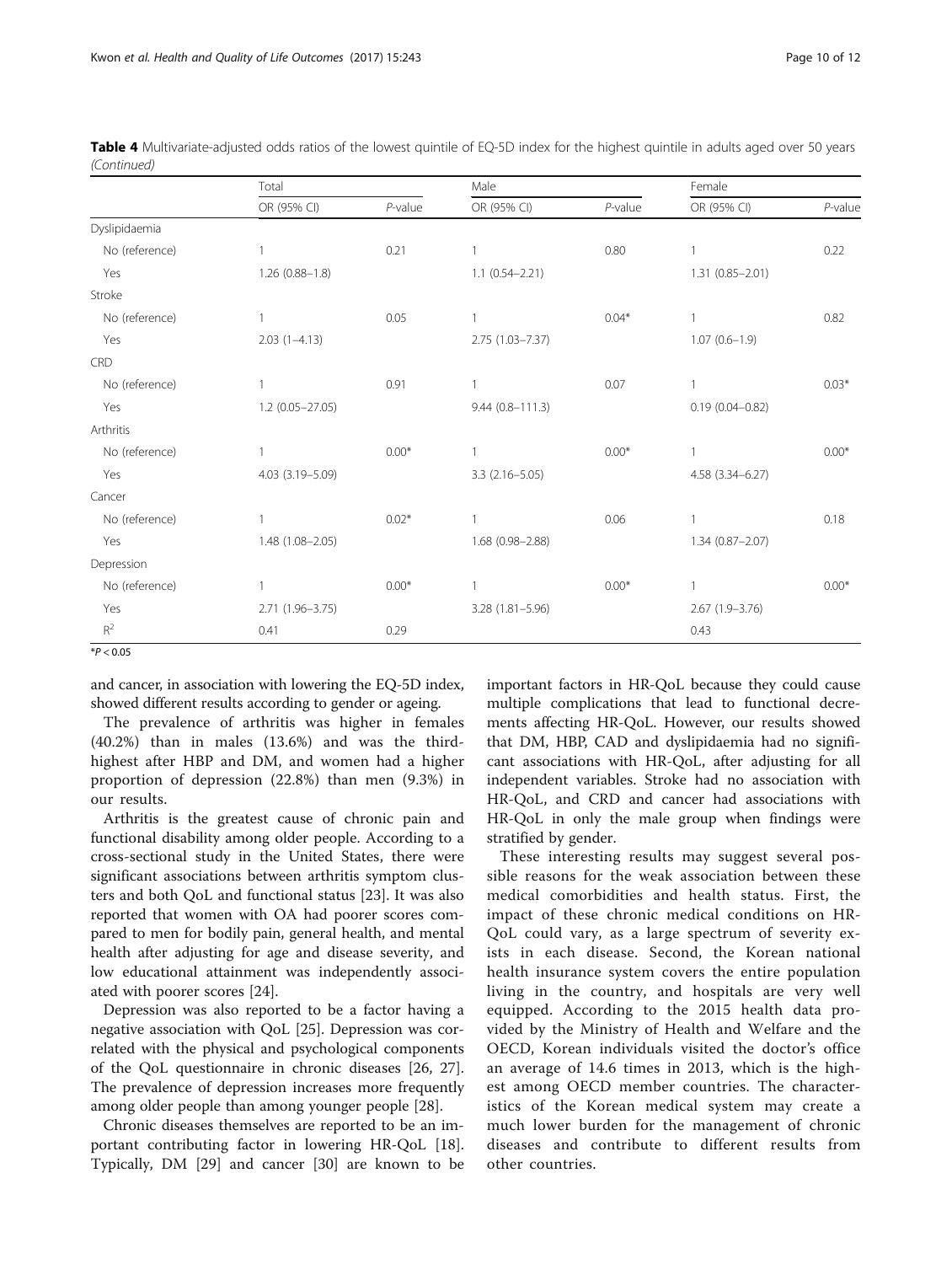<span id="page-10-0"></span>Despite the fact that arthritis and depression are modifiable factors supported by the medical system, they had negative associations with health status, regardless of age or gender. This finding may suggest that arthritis and depression have distinct characteristics affecting HR-QoL, unlike other chronic diseases. Previous studies [\[31, 32](#page-11-0)] have indicated that high functional ability or leisure and vocational activities are associated with lowering depression levels, and the frequency of leisure activities contributes to preventing depression in noninstitutionalized older adults with cerebrovascular diseases. Consistent with these past studies, our results may suggest that older people place more importance on the ability to perform daily or social activities in a healthy state than whether they have a chronic disease. Additionally, relationships with family, relatives or friends in daily activities may lead to a feeling of being healthy.

Therefore, our study suggests that subjective feelings, such as the emotions or self-esteem built through daily activities or relationships with other people, which could be easily overlooked, may be important factors associated with HR-QoL as well as medical comorbidities and socio-economic status, which could be supported by the medical and social welfare system.

However, our study has limitations in explaining the causal relationship between multiple factors, such as arthritis/depression and QOL, because our study is cross-sectional in design. Second, there may be the possibility of sample selection bias and endogeneity bias, although we analysed the data using sampling weights, considering dropped data and the non-response rate. Third, we also tried to include as many independent variables we could, but there may still be other disease categories associated with QOL.

# Conclusions

Ageing and low socio-economic status were the primary factors associated with low self-rated health status. Among chronic diseases that have been reported to be associated with QOL in previous reports, arthritis and depression, which could be modifiable factors, were the main factors associated with health status in older people. This finding suggests that it may be necessary to pay more attention to the factors associated with musculoskeletal pain, emotional distress, socio-economic status and chronic diseases.

#### Abbreviations

CAD: Coronary artery disease; CI: Confidence interval; CRD: Chronic renal disease; DM: Diabetes mellitus; EQ-5D: EuroQol 5-Dimension Questionnaire; HBP: Hypertension; HR-QoL: Health-related quality of life; KCDC: Korea Centers for Disease Control and Prevention; KNHANES: Korea National Health and Nutrition Examination Survey; QoL: Quality of life; SE: Standard error; SF-6D: Short Form-6 dimension; WHO: World Health Organization

# Acknowledgements

Not applicable

# Funding

All authors did not receive any financial support.

#### Availability of data and materials

The datasets supporting the conclusions of this article are available in the Korea Centers for Disease Control and Prevention website [\(https://knhanes.cdc.go.kr/](https://knhanes.cdc.go.kr/knhanes/sub03/sub03_02_02.do) [knhanes/sub03/sub03\\_02\\_02.do](https://knhanes.cdc.go.kr/knhanes/sub03/sub03_02_02.do)).

# Authors' contributions

KMK, M.D. made substantial contributions to conception and design. JSL, M.D., Ph.D. made substantial contributions to acquisition of data, or analysis and interpretation of data available on the Korea Centers for Disease Control and Prevention Website. NEJ, M.D. and Yeo Hyung Kim, M.D. KMK, M.D. and JSL, Ph.D. were involved in drafting the manuscript or revising it critically for important intellectual content. All authors have read and approved the final version of this manuscript.

#### Ethics approval and consent to participate

The Institutional Review Board at Korea Centers for Disease Control and Prevention (KCDC) approved the fourth and fifth Korea National Health and Nutrition Examination Survey (KNHANES IV - V), 2007–2012 (Approval No. in 2007: 02CON-04-P, Approval No. in 2008: 04EXP-01-C, Approval No. in 2009: 01CON-03-2C, Approval No. in 2010: 02CON-21-C, Approval No. in 2011: 02CON-06-C, Approval No. in 2012: 01EXP-01-2C). Informed consents to participate in the study were obtained from all participants before all participants participate in KNHANES. This study was also approved by the Institutional Review Board of the Catholic University of Korea, College of Medicine (Approval No. UC16EISI0086).

#### Consent for publication

Not applicable

#### Competing interests

The authors declare that they have no competing interests.

### Publisher's Note

Springer Nature remains neutral with regard to jurisdictional claims in published maps and institutional affiliations.

# Received: 13 May 2017 Accepted: 30 November 2017 Published online: 16 December 2017

### References

- 1. Kaplan GA, Camacho T. Perceived health and mortality: a nine-year followup of the human population laboratory cohort. Am J Epidemiol. 1983;117: 292–304.
- 2. Makai P, Brouwer WB, Koopmanschap MA, et al. Quality of life instruments for economic evaluations in health and social care for older people: a systematic review. Soc Sci Med. 2014;102:83–93.
- 3. Katona M, Schmidt R, Schupp W, Graessel E. Predictors of health-related quality of life in stroke patients after neurological inpatient rehabilitation: a prospective study. Health Qual Life Outcomes. 2015;13:58.
- Rabin R, de Charro F. EQ-5D: a measure of health status from the EuroQol group. Ann Med. 2001;33:337–43.
- 5. Kim SH, Ahn J, Ock M, et al. The EQ-5D-5L valuation study in Korea. Qual Life Res. 2016;25:1845–52.
- 6. Obradovic M, Lal A, Liedgens H. Validity and responsiveness of EuroQol-5 dimension (EQ-5D) versus short Form-6 dimension (SF-6D) questionnaire in chronic pain. Health Qual Life Outcomes. 2013;11:110.
- 7. Haghgoo HA, Pazuki ES, Hosseini AS, Rassafiani M. Depression, activities of daily living and quality of life in patients with stroke. J Neurol Sci. 2013;328: 87–91.
- 8. Guajardo VD, Terroni L, Sobreiro Mde F, et al. The influence of depressive symptoms on quality of life after stroke: a prospective study. J Stroke Cerebrovasc Dis. 2015;24:201–9.
- 9. Franceschini M, La Porta F, Agosti M, et al. Is health-related-quality of life of stroke patients influenced by neurological impairments at one year after stroke? Eur J Phys Rehabil Med. 2010;46:389–99.